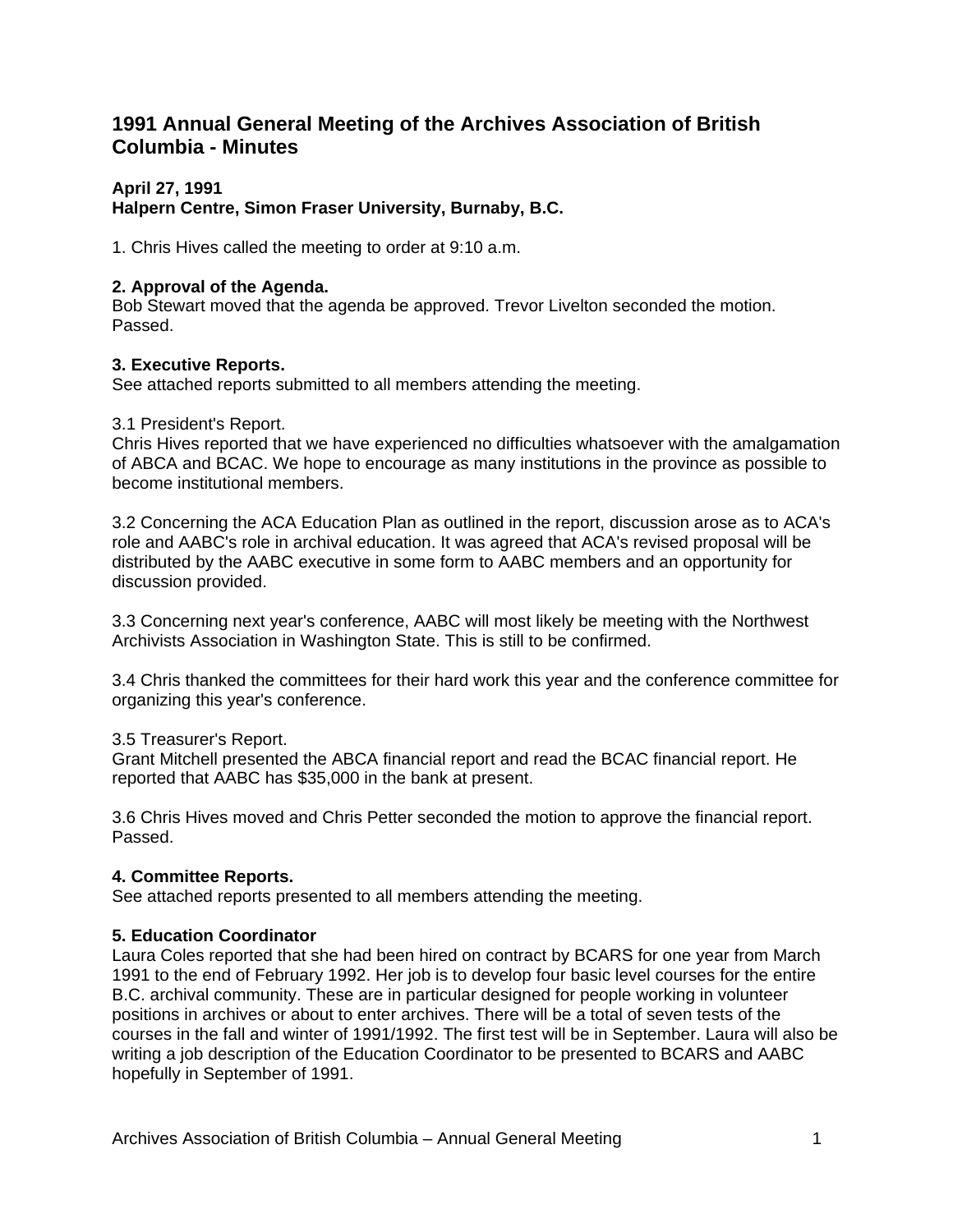6. Grant Mitchell moved and George Brandak seconded the motion that the Archives Association of British Columbia appoint Bert Weinkauf of N.A. Weinkauf and Associates, as auditor of the association from January 1991 to March 1991. Passed.

6.1 Grant Mitchell moved and Chris Petter seconded the motion that the Archives Association of British Columbia appoint Bert Weinkauf, of N.A. Weinkauf and Associates, as auditor of the association for the 1991-1992 fiscal year. Passed.

#### **7. Other Business**

None

#### **8. Introduction of the New Executive.**

Susan Hart presented the incoming Executive of AABC. President - Chris Hives Vice President - Linda Wills Secretary - Ann Carroll Treasurer - Grant Mitchell Institutional-Member-at-Large - Bob Stewart Individual-Member-at-Large - Glen Isaac

9. Grant Mitchell moved and Trevor Livelton seconded the motion to adjourn at 10:10 a.m. Passed.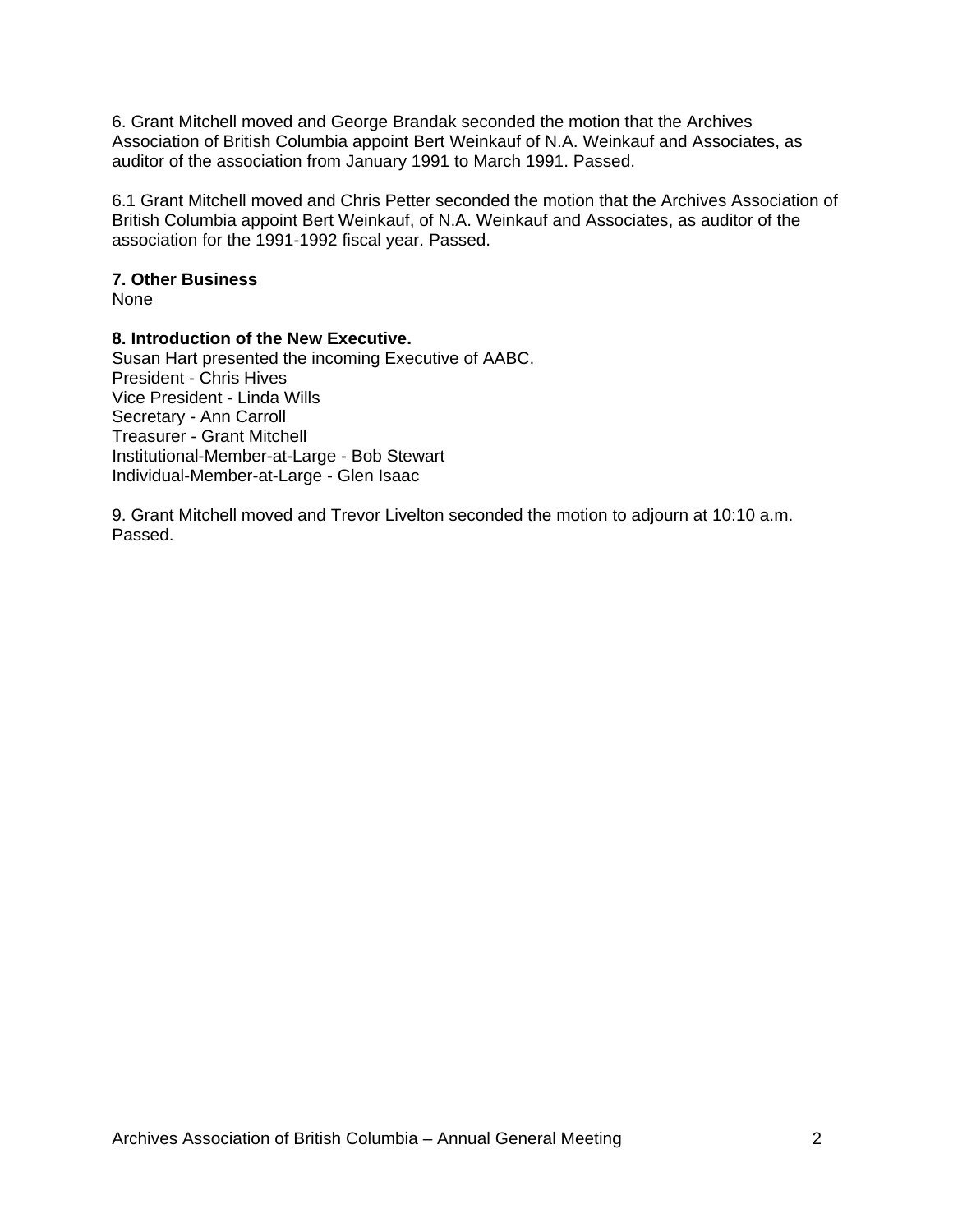# **1992 Annual General Meeting of the Archives Association of British Columbia - Minutes**

# **May 2, 1992**

# **Western Washington University, Bellingham, Washington**

- 1. The meeting was called to order at 9:05 a.m.
- 2. The Agenda was approved.
- 3. The minutes of the 1991 A.G.M. were approved.

# **4. Executive Reports.**

President's Report.

Chris Hives, President, reviewed the activities of the past year and gave advice for the future direction of AABC. His report will appear in the next issue of the AABC Newsletter.

## 4.1 Treasurer's Report

Grant Mitchell presented the unaudited financial report which accompanies these minutes. The accountant will be auditing the report. This audited report will appear in the newsletter.

4.2 Chris Petter moved and Jim Burrows seconded that the report be accepted. Motion carried.

## **5. Committee Reports**.

Grants Committee.

Bob Stewart explained in more detail (see attached report) the work of the Grants committee and the grants adjudication procedure. Discussion then ensued over the need to inform applicants as to what criteria were being used to judge applications. Bob said he was planning to write an article for the newsletter reflecting on the grants procedure and making recommendations for the next Grants Committee.

It was suggested that an earlier deadline be applied to the applications so that incorrectly filledout applications could be sent back to applicants for correction rather than having them rejected because of time considerations.

The need to continue to spread grant money to many institutions and the danger of giving a disproportionate amount to one institution with many institutional memberships was pointed out.

5.1 Jim Burrows moved and Freeman Anderson seconded the motion that the Grants Committee provide written rules and or criteria approved by the Executive of AABC to the membership prior to the next round of CCA grant applications. Motion carried.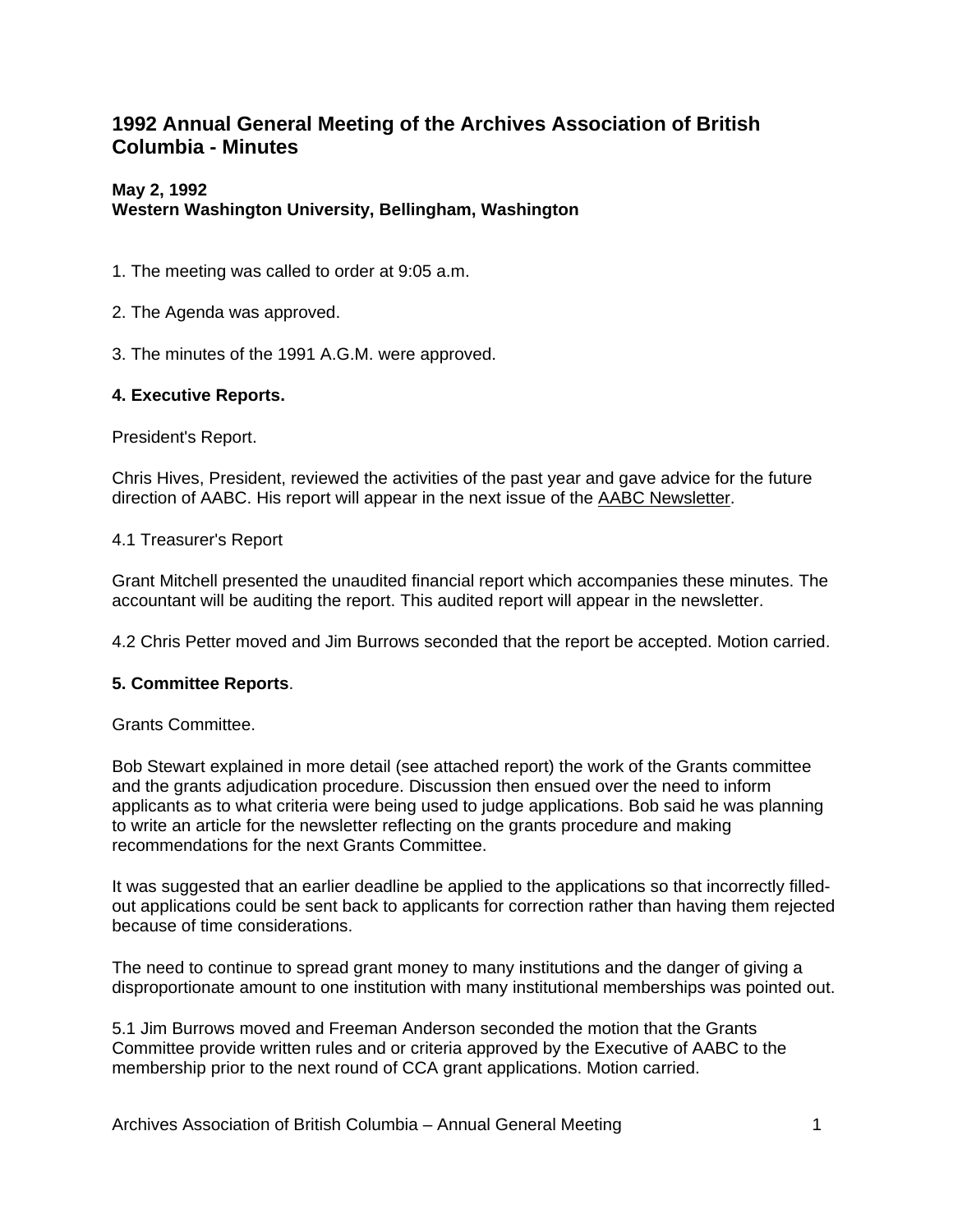5.2 Membership Committee.

Jim Ross reiterated concerns about the institutional membership issue and its impact on the awarding of grants. Chris Hives noted that the Executive of AABC took a maximalist approach concerning the acceptance of institutional members. He said, however, than being an Institutional Member of AABC does not guarantee receiving a grant.

Nothing was resolved, but it was suggested that there be a forum at the next conference where this and other topics would be discussed.

5.3 Education Committee.

Frances Fournier drew the membership's attention to the report attached. John Bovey asked members to come to him after the meeting as he had copies for everyone of Laura Coles' report to BCARS, "Education Development Officer, Report on Activities, 1991-1992." John asked the membership to respond to the report to him by June 12, 1992. He expressed admiration of and gratitude to Laura for her excellent work. He also thanked the members of AABC for their contributions.

5.4 John noted that BCARS wishes to meet with the new Education Committee to discuss the next phase of the program. He mentioned that BCARS wishes to go "hand in hand" with AABC.

5.5 John noted that the provincial government has now committed \$138,375 in CAAP grants for B.C.

5.6 Newsletter Committee.

Chris noted that we need a new Newsletter Editor. He congratulated Anne MacLean on the fine work she had done as editor. See attached report.

5.7 Ad Hoc Committee on Freedom of Information and Privacy.

See attached report. On May 7th, the Access to Information and Privacy Bill will be given first reading in the House.

5.8 Ad Hoc Committee on Archival Legislation.

See attached report.

5.9 Conservation Committee.

Jim Burrows thanked the members of his committee, Jacqueline O'Donnell, Heather Chan, Sue Bigelow and Barry Byers for their hard work on the conservation report. He reported that thanks to federal CCA funding and the CAAT program of the B.C. government AABC now has a conservation service. We have hired a conservator who will conduct on site surveys of repositories and provide advice on preventive conservation, disaster planning and other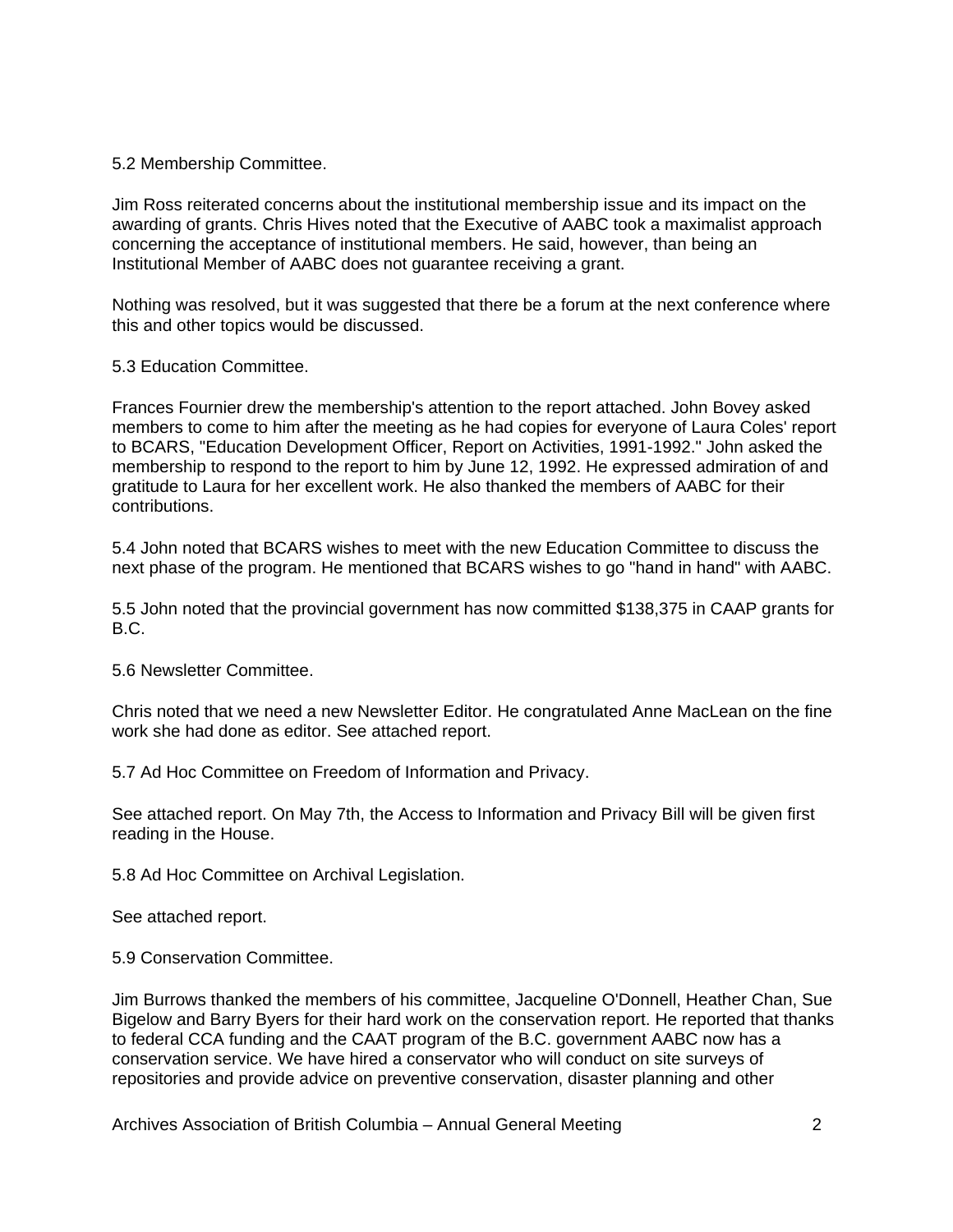information on conservation. The conservator will not be doing treatments. In the case of a disaster institutions may call on the conservator to visit the site and make recommendations.

Jim then introduced our new conservator, Rosaleen Hill, a graduate of the Queen's University conservation program and most recently in charge of the Manitoba conservation program. Rosaleen will be getting in touch with members through the newsletter and other means. The appointment is a one year appointment which it is hoped will be an ongoing program.

## **6. Constitutional Amendments.**

Grant Mitchell moved and Kathy Carney seconded the motion that Section 11 (2) of the constitution be amended to read, "At the Annual General Meeting of the Association, an accountant or accountants shall be appointed whose duty it shall be to perform a review of the financial statements and to present a report to the Annual General Meeting next following". Motion carried.

6.1 Grant Mitchell moved and David Trudel seconded the motion that Section V (4) of the constitution be amended to read, "The Treasurer shall be responsible for the proper keeping of the books of account for the Association. The Treasurer shall print a duly reviewed financial statement of the receipts and disbursements for each fiscal year and such other financial statements as required by the Executive Committee." Motion carried.

6.2 Discussion arose over the third proposed amendment, that on membership. Some members objected to changing the Individual Membership category to Professional Membership. They felt that this nomenclature would alienate a number of the members and potential members. It was agreed that part of the problem was the wording of the amendment which seemed to indicate that in order to be a Professional Member one had to work full time as an archivist. The Executive noted that the intention of the change was to raise more money for AABC by encouraging those members who were receiving a regular salary to pay more by becoming Professional Members.

6.3 Chris Hives moved and Ann Carroll seconded the motions to amend Section 1 (1) (2) (4) as noted on the attached, "Notice of Proposed Constitutional Amendments - 1992 A.G.M." Motion rejected.

6.4 Kathy Carney moved and Bob Stewart seconded the motion that Section V (1) of the constitution be amended to read, "...The President shall preside over the meetings of the Association and the Executive Committee." Motion carried with one member opposed.

# **7. Resolutions**

Grant Mitchell moved and Susan Hart seconded that the Association appoint Bert Weinkauf of N.A. Weinkauf and Associates as reviewer of the financial statements of the Association for the 1992-1993 financial year. Motion carried.

## **8. Other Business**

John Bovey wished to remember two pioneers in B.C. archival history who have died recently. The first was Mrs. Madge Wolfenden Hamilton (1893-1992) who worked at PABC from 1914-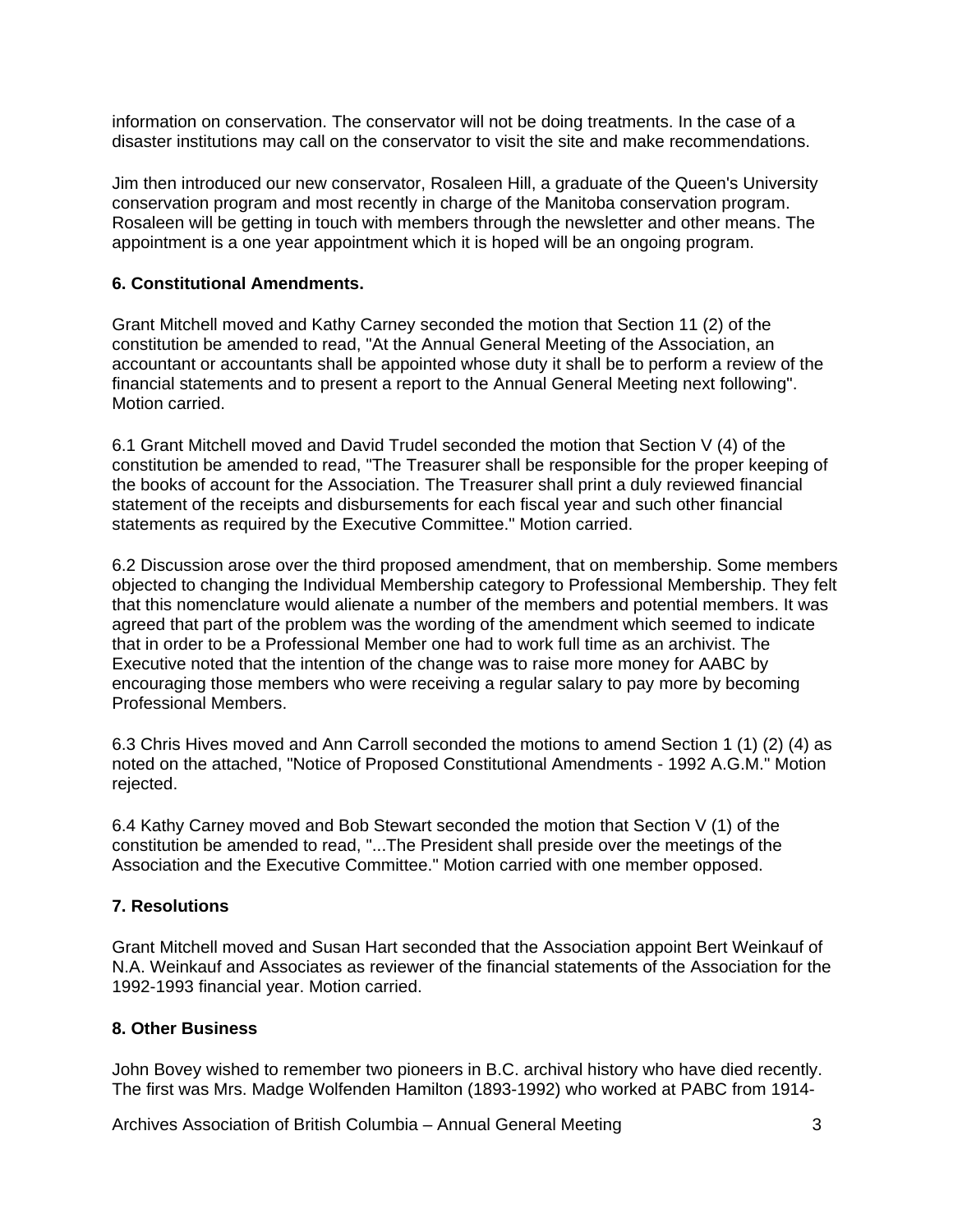1954. She was Acting Provincial Archivist from 1942-1945 and Assistant Provincial Archivist when she retired in 1954. The other person was Miss Inez Mitchell (1906-1992). She worked for PABC from 1930-1971. She was Assistant Provincial archivist from 1954-1971.

8.1 George Brandak made a motion of thanks to the Executive for all the work they had done.

#### **9. Introduction of the New Executive**

The following members are acclaimed: Linda Wills, President, Jim Burrows, Vice-President, Grant Mitchell, Treasurer, Christine Veale, Secretary, Glen Isaac, Individual Member-at-large and Chris Hives, Institutional Member-at-large.

10. Chris Hives moved and George Brandak seconded the motion to adjourn at 10:30. Passed.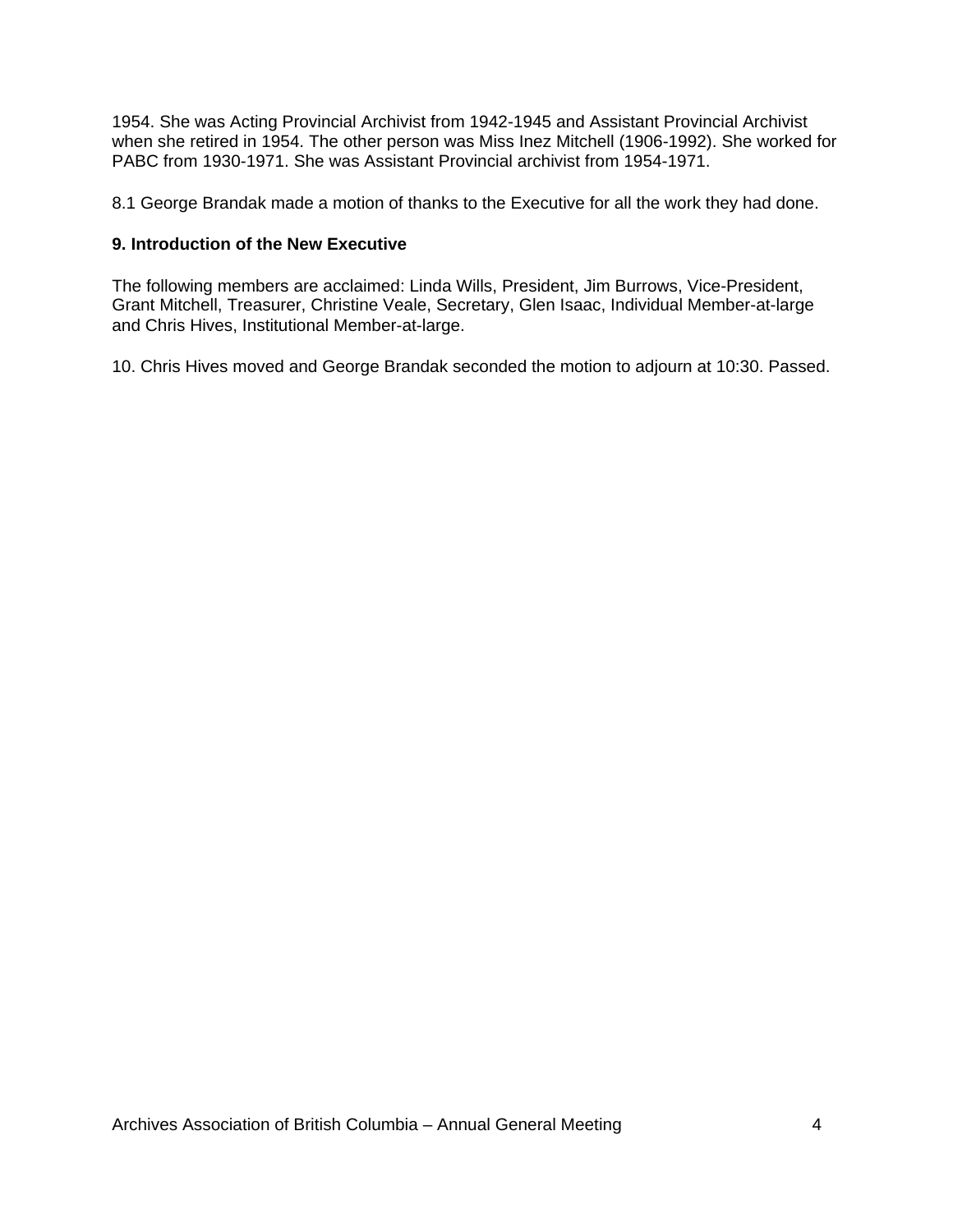# **1993 Annual General Meeting of the Archives Association of British Columbia – Minutes**

#### **April 24, 1993 Vernon, British Columbia**

# **1. Approval of Agenda**

Motion to approve agenda by Doreen Stephens and seconded by Kathleen Kyle.

# **2. Approval of minutes of 1992 Annual General Meeting**

Motion to approve minutes of Annual General Meeting 1992, Bellingham, Washington by George Brandak and seconded by Gary Mitchell.

# **3. President's Report**

- Linda Wills reported that job descriptions for committee chairs are in progress. We hope to have all responsibilities clearly defined.
- Ted White is our new administrative assistant. Many thanks to Wayne Murdoch, his predecessor.
- Funding from the Provincial and Federal governments has been cut by 10%. We are unsure of the status of our CAAP and CAEP applications, but Lois Boone is very supportive of AABC. We have applied for three grants in education and archival holdings projects.
- Linda encouraged members to write thank you letters to appropriate ministries for the funding they receive.
- Many thanks to Rosaleen Hill who has done an exemplary job as our Conservation Coordinator. Her work is funded by both Federal and Provincial grants.
- Blair Taylor has completed fonds level descriptions for seventeen institutions for the Archival Holdings Project. These are now available in hard copy.
- Two new chapters of Manual for Small Archives will be available to members in late 1993.
- Response to regional representatives has been very positive. Linda encourages members to become involved.

# **4. Treasurer's Report**

- Grant Mitchell reported that we have a well established bookkeeping system. An accountant will review our financial statement next month.
- We have printed the fifth edition of Manual for Small Archives and have 200 copies to sell for profit. We also have some occasional papers generating revenue.
- Motion to accept treasurer's report made by Trevor Livelton, and seconded by Susan Hart. Motion passed.
- Motion to have Bert Weinkauf review bookkeeping for 1993/94. Moved by Ann Carroll and seconded by Frances Fournier. Motion passed.

# **5. Committee Reports**

- Conservation Committee Rosaleen has done an excellent job as Conservation Coordinator for British Columbia. We now have an environmental monitoring kit that may be loaded to institutions.
- Education Committee The main goal for the coming year is to continue the community archives education programme. The committee will continue with workshops.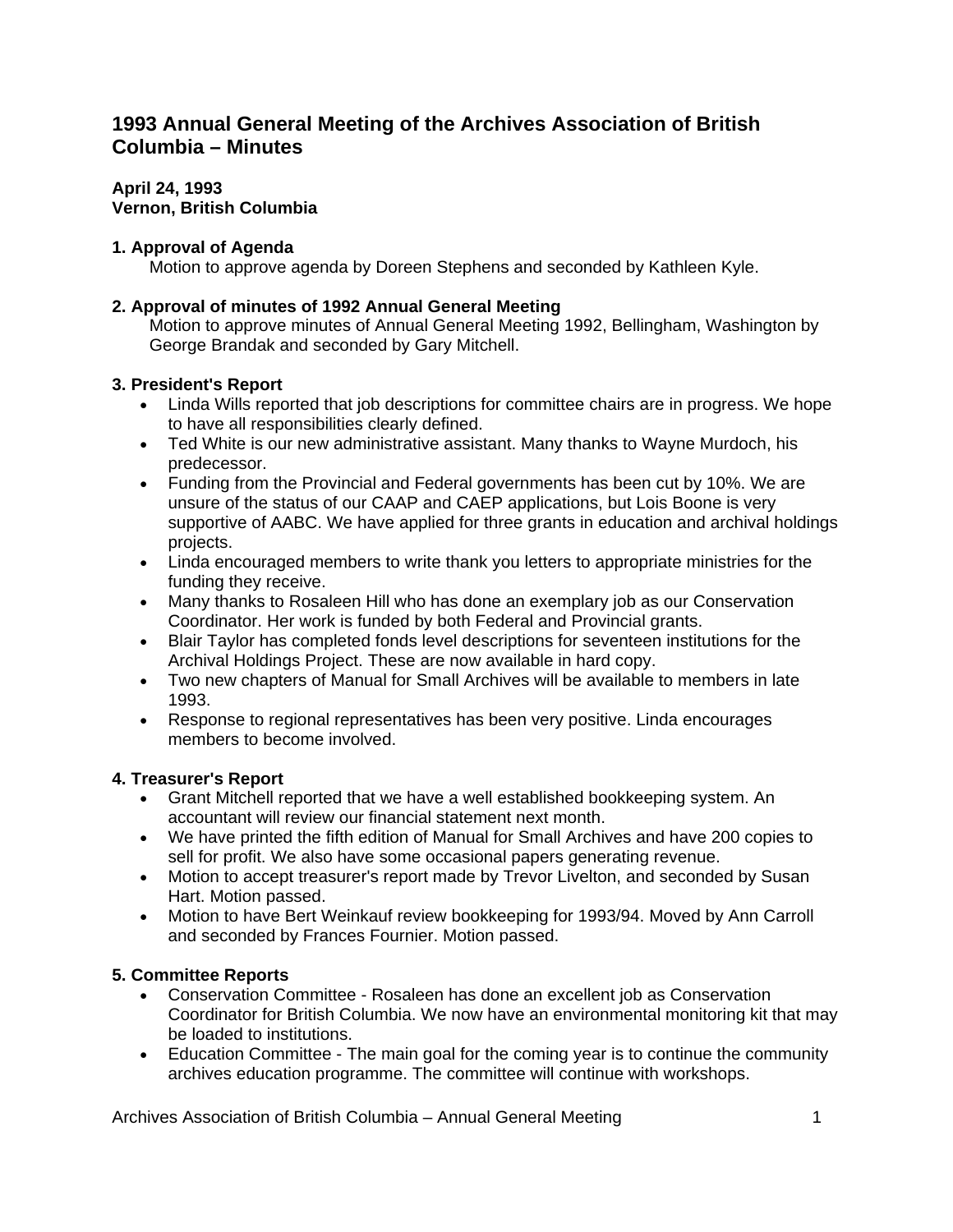Fundamentals and conservation workshops have proved to be very successful. Members were encouraged to join the education committee.

- Membership Committee Producing a membership survey to determine if members are receiving the services they need.
- Grants Committee There has been a 10% cut in funding. CCA is reviewing grants programmes and they may be different next year.
- Legislation Committee Committee will continue with their endeavors. This will be an ongoing process.
- Freedom of Information Committee Encouraged members to become involved.

# **6. John Bovey, Provincial Archivist addressed the membership.**

- Informed members that conservation service has been approved \$32,000, community archival education programme has been approved \$36,000, and B.C. Union List project has been approved \$25,000 for phase II.
- Mr. Bovey wished the Association success in the coming year, and congratulated AABC on all the letter of thanks sent to the minister. He suggested sending letters to local MP's to make them aware of money the community has received and for what purpose.
- Community grants will be the same as the previous year, \$225,000.
- Reported that there have been changes in the procedures for CAAP. This will now involve stricter accounting procedures.
- B.C.A.R.S. engaged in re-structuring and the details are forthcoming. Jeffrey Wilson Taylor who had an interest in business history of B.C. has made B.C.A.R.S. a beneficiary.
- Archival legislation may be introduced in 1995

## **7. Other Business**

• Jan Turner talked to members about the B.C. Thesaurus. She gave a history of the thesaurus and elaborated on her present project. She recommended that a committee be set up to deal with ongoing questions that will arise. We need to determine how much it is being used, and what type of support members require to begin using the thesaurus, i.e. workshops.

## **8. Nominations**

- Ann Carroll introduced the new Executive: President, Jim Burrows by acclamation; Vice-President, Frances Fournier; Treasurer, Ann ten Cate; Institutional Member-at-large, Chris Hives; Individual Member-at-large, Jane Parkinson; and Secretary, Christine Veale.
- George Brandak motioned that the meeting be adjourned at 10:30 am.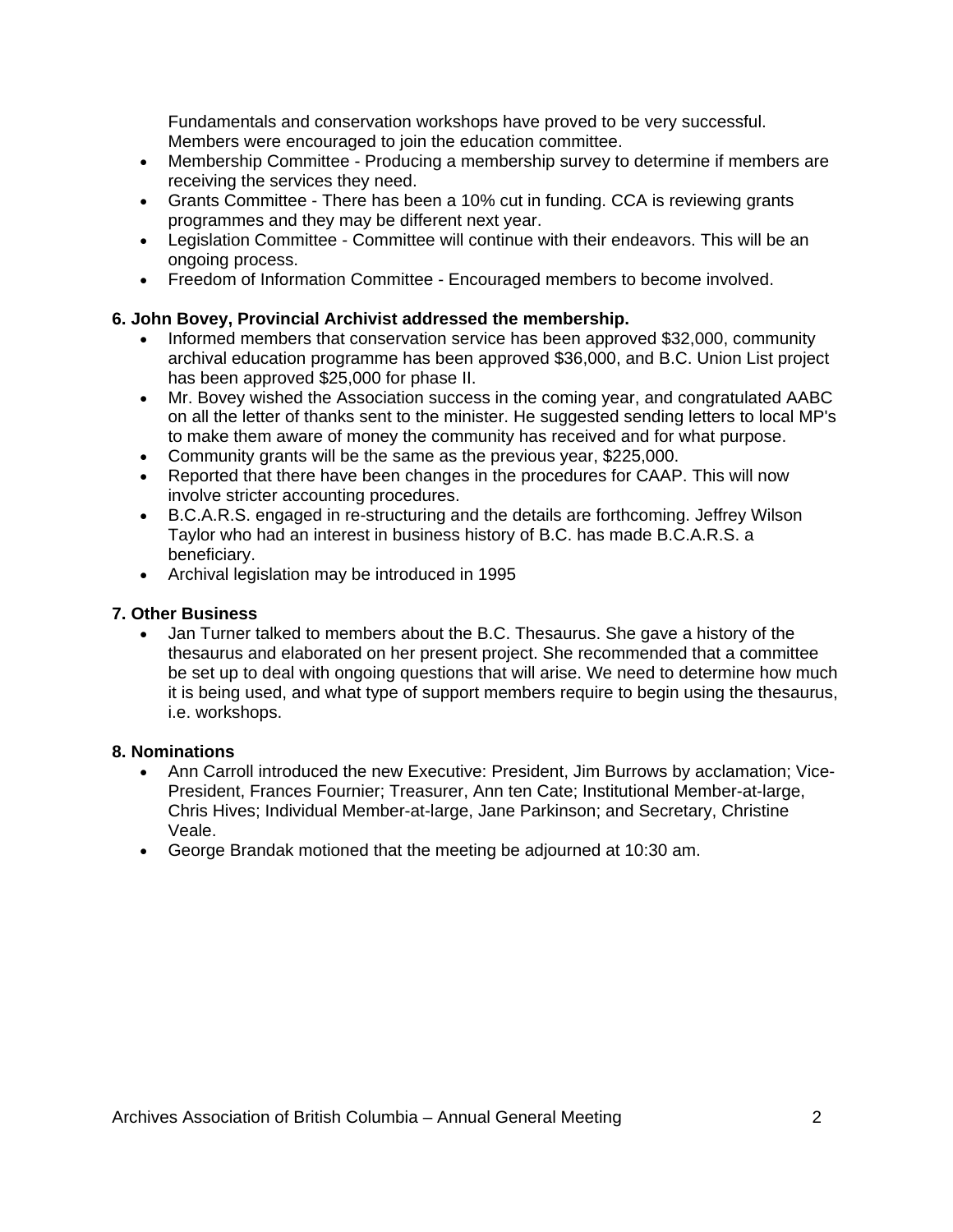# **1994 Annual General Meeting of the Archives Association of British Columbia - Minutes**

# **April 23, 1994**

# **Richmond City Archives, Richmond, BC**

# **1. Approval of Agenda**

Motion to approve agenda by Kathleen Carney and seconded by Gary Mitchell.

# **2. Approval of minutes of 1993 Annual General Meeting**

Motion to approve minutes of Annual General Meeting 1993 in Vernon by Sue Baptie and seconded by Chris Petter.

# **3. President's Report**

- Two revised chapters of Manual for Small Archives are now on sale, the manual continues to sell very well.
- All three of our programs are very successful; Conservation, Education and the Union List Project. Rosaleen Hill, Irene Bekes and Bill Purver were commended for the excellent work they have been doing.
- The Education Committee was congratulated for the work they have been doing.
- FOI; we are continuing to monitor the legislation and are still lobbying for archival legislation.
- President thanked the executive, committee chairs and members for their participation in the AABC over the past year. A special thank you to Chris Hives for all his hard work on behalf of the association.
- Ted White was also thanked for his work as administrative assistant.

# **4. Treasurer's Report**

- We have financial statements for all four accounts of AABC. Ted White has statement for general account for our members.
- \$47,000 total revenue
- \$37,000 disbursements
- \$30,000 to carry over
- Treasurer reported a very healthy financial picture at present.
- Treasurer made a motion to appoint Weinkauf Malish Clark, certified general accountants, to complete a general review of the Association books and financial statements. Motion by Grant Mitchell and seconded by Susan Hart. Motion passed.
- Members were reminded of claiming for travel subsidies

# **5. Committee Reports**

Committee chairs were introduced.

*Education Committee*

• Susan Hart was introduced as chair of committee.

*Membership Committee*

• Carol Haber reported that we now have 356 members. Terry Eastwood recommended that we publish in the newsletter our membership statistics and how many members attended this year's conference.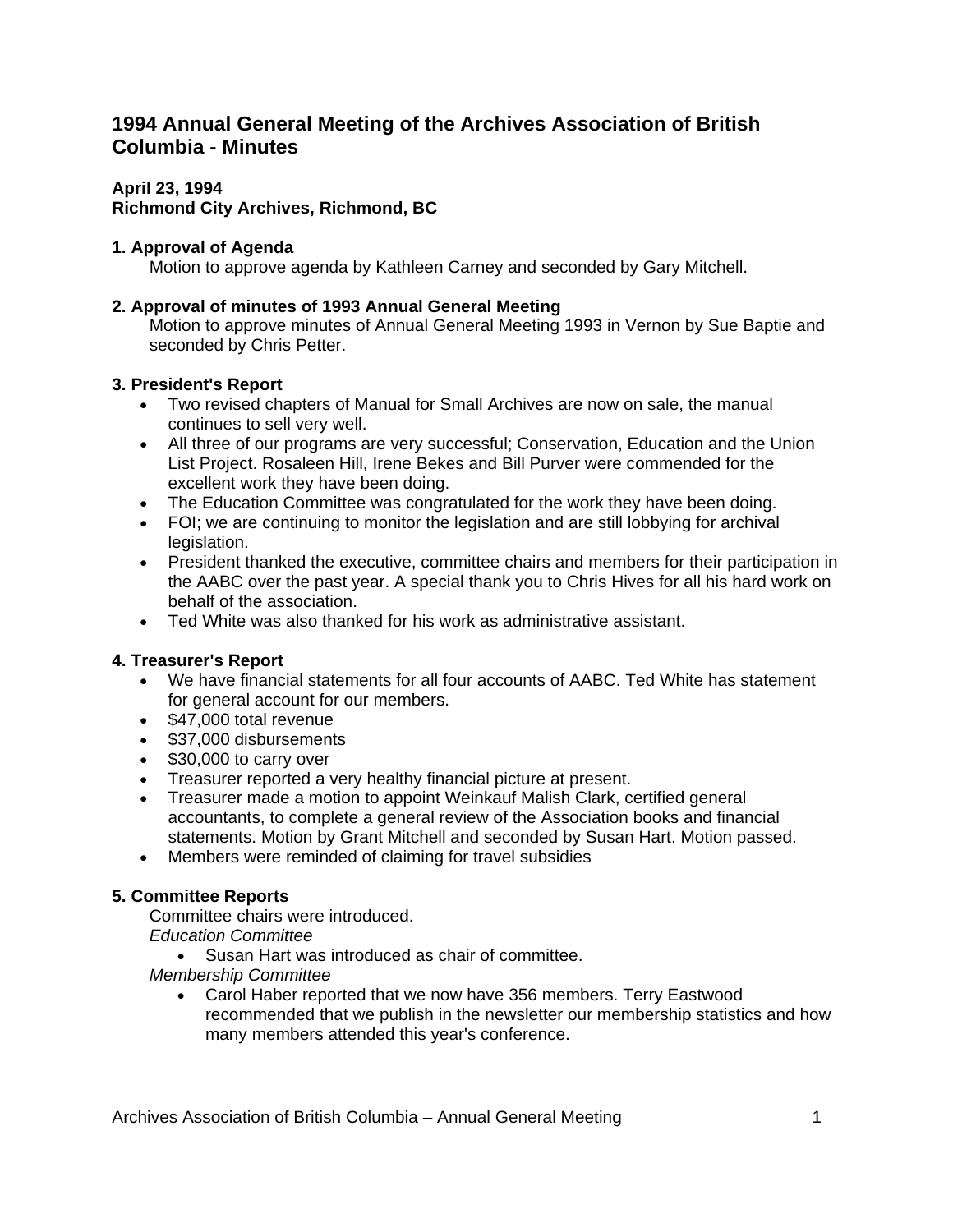*Grants Committee*

- Chris Hives hopes that we are able to give some help to regions for grant writing. Concern expressed regarding the response to conservation grants.
- *FOI Committee*
- Trevor Livelton introduced as chair of committee.
- *Archival Legislation Committee*
	- Committee will provide members with a copy of brief sent to government. Terry Eastwood suggested members become more aware of issues surrounding archival legislation. He believes members must get behind act and become involved by responding when legislation is passed.

## *Thesaurus Committee*

• Janet Turner introduced as chair of committee. Reports that committee has produced a survey to determine how and if thesaurus is being used. The survey will be conducted in May-June and data will be analyzed by the fall. Copies of the addendum are now gone and we need to produce further copies.

## **6. Association Publications**

AABC Newsletter

• Val Billesberger unable to attend meeting. Kelly Stewart will take over the position as newsletter editor. Terry Eastwood made motion to send thanks for all her work. Seconded by Gary Mitchell.

Manual for Small Archives

• Two new chapters (revised); arrangement and description and automation. They are now available to members through Enid Britt at SFU for a cost of \$15.00.

## **7. BC Archival Union List Project**

• Project is now in phase three. Grant Mitchell suggested setting up an advisory committee to make recommendations on how to maintain work already done. Would enable us to make future plans about what happens to project when phase three is completed.

## **8. Other Business**

- Grant Mitchell raised issue of low interest rate and questioned the possibility of T Bills or other investments. Treasurer reported that will take \$20,000 and \$10,000 and rotate investments so we always have access to cash. Will try to maximize our investment potential. Motion to accept Treasurer's report by George Brandak and seconded by Bob Stewart. Motion passed
- Long Term Plan outlines the future of the Association and direction of the Executive. The plan will change every year but will provide direction. Members are encouraged to comment.
- Gary Mitchell suggested that members review plan at every conference. He suggested that one hour be set aside to discuss and as we institute new programs we link them to the plan. Executive in agreement with this.
- Susan Hart asked for clarification in the reduction of Education Program. Jim Burrows reported that at some stage basic programs will have been taken by everyone who wants them.
- Terry Eastwood asked about maintenance of the Union List and do we know who will be responsible for maintaining it. We will pay UBC maintenance fee in future; at present this is free. Terry Eastwood expressed concern about the cost of maintenance if it develops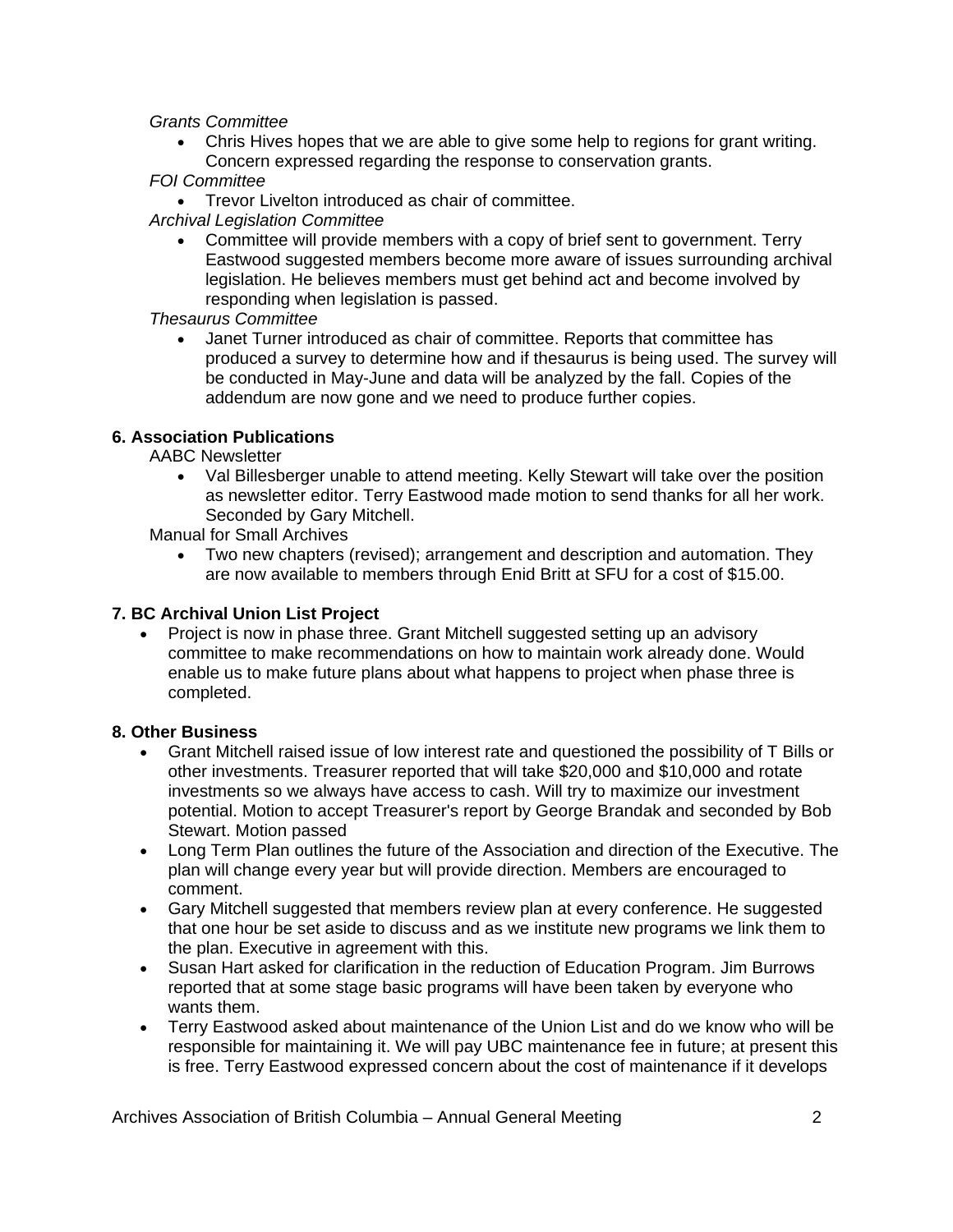into a network. Chris Petter pointed out that libraries receive funding for networks so we shouldn't have a problem.

• Motion by John Bovey to send message on May 11, 1994 to W.K. Lamb on the occasion of his 90th birthday. Seconded by Terry Eastwood.

#### **9. Nominations Committee Report**

Three positions are open: Vice-President, Secretary, and Institutional Member-at-large. The new executive presented to the membership: President - Frances Fournier, Vice-President - Joanne Rajotte, Secretary - John Stewart, Institutional Member-at-large - Christine O'Donnell, Individual Member-at-large - Jane Parkinson.

Meeting adjourned at 10:20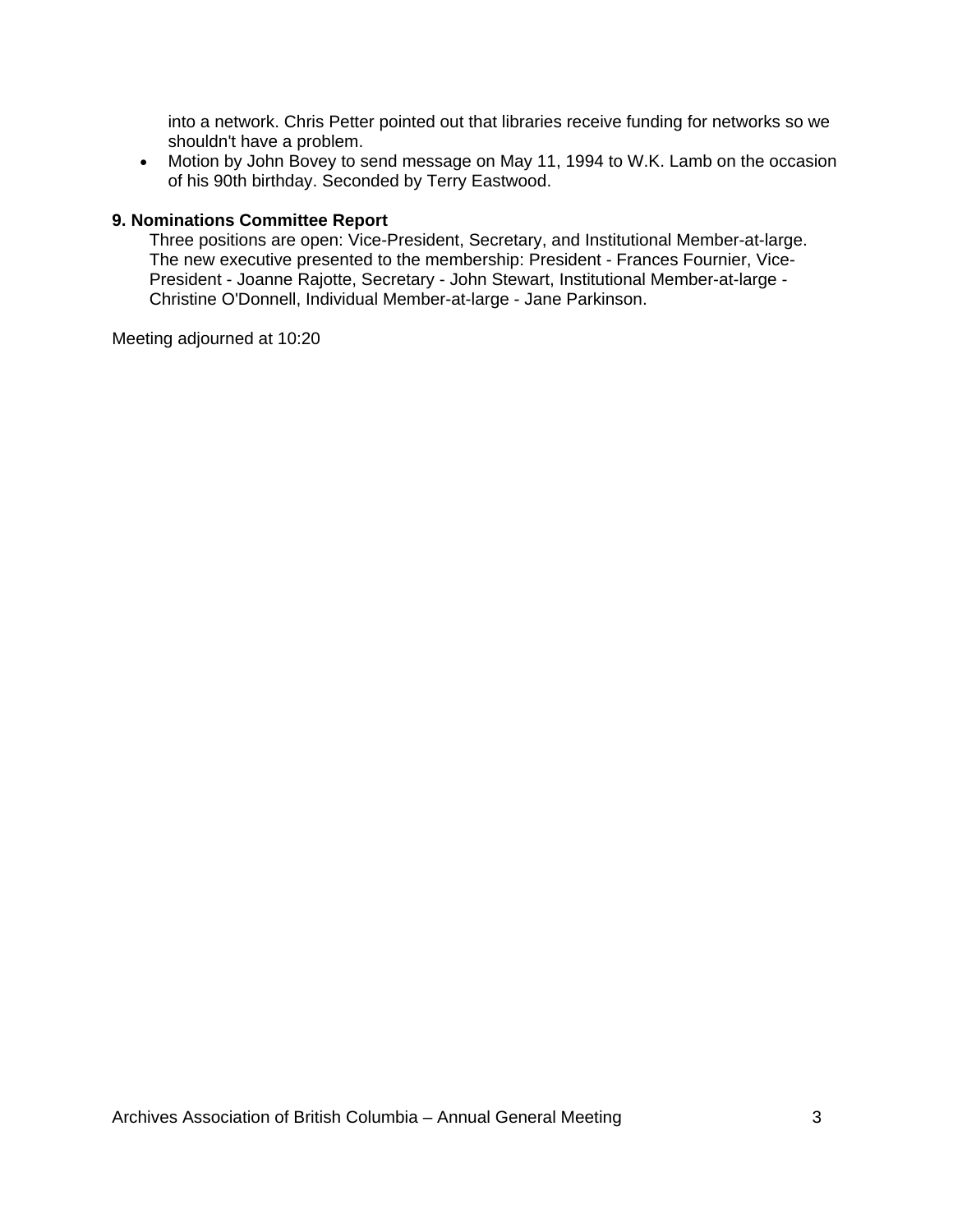# **1995 Annual General Meeting of the Archives Association of British Columbia – Minutes**

# **April 22, 1995**

## **Dunsmuir Lodge, Saanich, British Columbia**

# **1. Approval of Agenda**

Motion to approve agenda moved by Susan Hart and seconded by Marlene Smith.

# **2. Approval of minutes of 1994 Annual General Meeting**

Motion to approve minutes of Annual Meeting 1994 moved by Susan hart and seconded by Trevor Livelton.

# **3. Executive Reports**

# **i. President's Report**

- Reported continuation of several successful projects from previous years: Community Archives Education Program, the B.C. Conservation Service and the B.C. Archival Union List. A special thanks to contractors on these programs: Irene Bekes, Rosaleen Hill and Bill Purver.
- Completed the seventh printing of the *Manual for Small Archives*, and two additional chapters continued to be sold separately to owners of previous printings. A special thanks to Enid Britt for help in distribution of manuals. In addition, a publications committee has prepared a long range plan for the revision of the *Manual*.\
- The Archives Legislation Committee met with BCARS representatives and the AABC has support for archives legislation from the heritage community and from the Freedom of Information and Privacy Association. We will monitor the situation and renew lobbying efforts at the appropriate time.
- All committee efforts have been informed by the AABC Five Year Plan introduced at the annual general meeting last April. Members were invited to participate in a discussion of the plan following the AGM.

## **ii. Treasurer's Report**

A statement of accounts was presented to members \$63.396.08 total revenue \$57,838.66 disbursements \$25,000 invested in 3 GICs to earn interest and each on a different roll over date so we will have the cash on hand when needed (e.g. money to use while awaiting grants) Treasurer reported that all accounts are healthy.

# **4. Committee Reports**

## **i. Education Committee**

Susan Hart presented report in place of committee chair Lynne Tibbitt. A generally successful year. Low registration for some workshops in smaller communities meant a reassessment of locales and recommendations for 1995/96. Consistently positive evaluation for all events.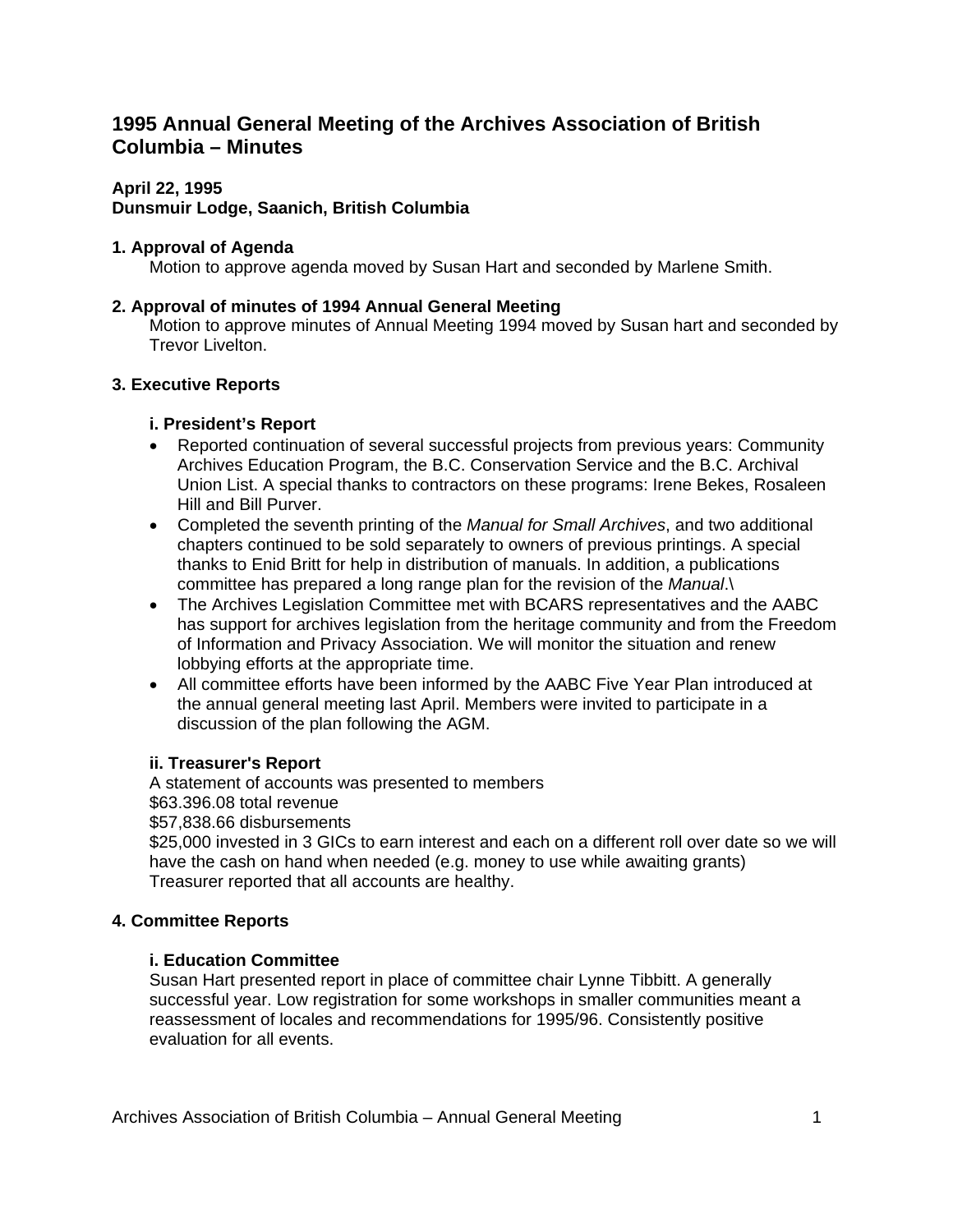#### **ii. Conservation Committee**

Francis Mansbridge presented committee report. Some communities still not aware of the conservation service. All institutions encouraged to use this service.

#### **iii. Grants Committee**

Frances Fournier presented report on behalf of committee chair Christine O'Donnell. Quality of grant applications is high.

#### **iv. Membership Committee**

Chair, Erwin Wodarczak reported, and was thanked for taking over as chair after the committee lost some members. The latest membership figure is 402 members, 97 of them institutional. This is an increase of 46 members over last year.

## **v. Archival Legislation Committee**

Ann Carroll presented committee report. Though archival legislation was not on the government agenda this year, the committee presented a brief to the government and will continue to press for legislation.

#### **vi. B.C. Thesaurus Committee**

Heather MacNeil presented report on behalf of chair Jan Turner. Committee completed a survey of membership regarding the thesaurus and has referred various recommendations to the executive.

#### **vii. BC Archival Union List**

Grant Mitchell reported on behalf of BCAUL advisory board: 129 repositories have been surveyed and descriptions of their records, plus 70% of BCARS' records, are now available on-line. Project will continue for next 6 months and when survey completed will continue in maintenance role. Bill Purver reported as newly-hired Archives Advisor. He will work on BCAUL for next 6 months then as archives advisor, and on revision to guide to archival repositories.

## **5. Other Business**

- Erwin Wodarczak reported that AABC has 57 out-of-province members.

- Discussion regarding a directory of services that AABC provides. Options are pamphlet, in newsletter or in membership directory.

- Discussion of promotion of membership benefits of AABC
- Regional representatives also fulfil this role
- Advocacy of AABC in general discussed. It will be a priority of new executive.
- John Bovey reported on new hours of access at BCARS and new tariff schedule.
- George Brandak reported on new UBC access site.

#### **6. Nominations Committee**

Chair Jim Burrows reported that three positions are open: Vice-President, Treasurer, and Individual Member-at-large. The new executive was presented to the membership: President - Joanne Rajotte, Vice-President - Joni Mitchell, Treasurer - Jay Gilbert, Secretary - John Stewart, Institutional member - Christine O'Donnell, and Individual Member-at-large - Joan Cowan.

Meeting adjourned at 10:15 am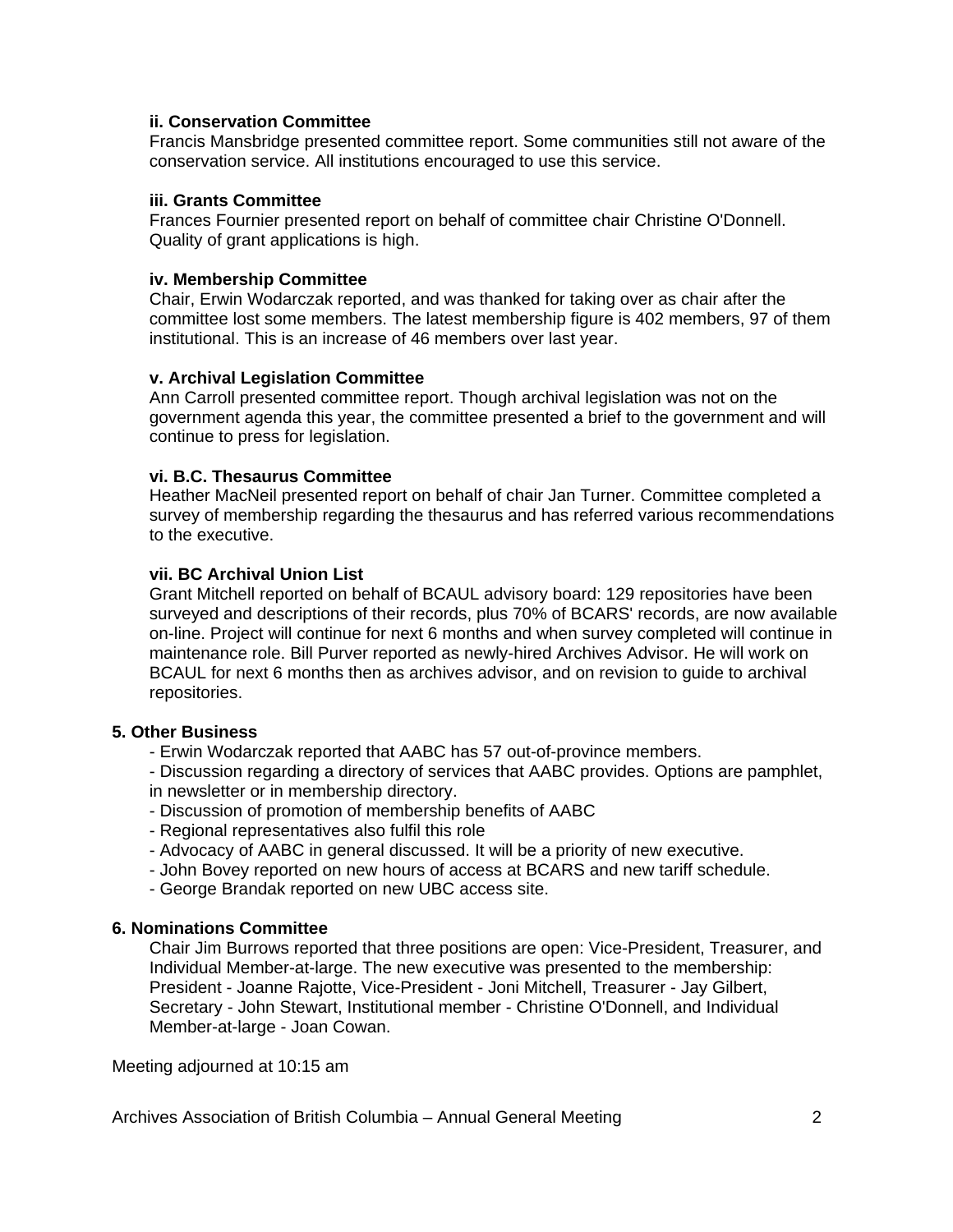# **1996 Annual General Meeting of the Archives Association of British Columbia – Minutes**

# **April 27, 1996**

# **R.N. Atkinson Museum and Archives, Penticton, B.C.**

## **1. Approval of Agenda**

Motion to approve agenda moved by Doreen Stephens and seconded by George Brandak.

## **2. Approval of minutes of 1995 Annual General Meeting**

Motion to approve minutes of 1995 Annual General Meeting moved by Gary Mitchell and seconded by Erwin Wodarczak.

# **3. Executive Reports**

# **President's Report**

- Joanne Rajotte expressed thanks for work of executive committee members, members of other committees, and contract employees Irene Bekes, Rosaleen Hill, and Bill Purver.
- Reported continuation of several successful projects from previous years: Community Archives Education Program, the B.C. Conservation Service and the B.C. Archival Union List. Also please to report on the successful establishment of the new program: Archives Advisory/Network Coordinator and the hiring of Bill Purver to fill the position. As network coordinator he completed the final development phase of the B.C. Archival Union List Project.
- The second edition of *A Guide to Archival Repositories in British Columbia* was completed by Bill Purver and distributed to participating repositories. The AABC offered copies of the original *B.C. Thesaurus* free of charge, and offered for sale copies of the *Addendum*. A project proposed by the Publications Committee for the revision of *A Manual for Small Archives* was supported by the executive but funding for the project was not forthcoming. Alternative sources are being explored.
- The interest of the AABC have been promoted through an article in the B.C. Museum Association's publication *Museum Roundup*, and through participation in the Heritage Council of B.C.
- All of our committees have continued their work informed by the AABC Five Year Plan introduced at the 1994 Annual General Meeting. Members are invited once again to participate in a discussion of the plan following the AGM.

# **Treasurer's Report**

- Three statements of account were presented to members. Archives Advisor/Network Coordinator - \$71,727.33 total revenue; \$63,802.83 disbursements; \$8,556.21 balance 31 March 1996. Conservation Program - \$91,017.85 total income; \$77,895.10 disbursements; \$13,125.75 balance 31 March 1996. Education Program - \$25,329.44 total revenue; \$30,541.55 disbursements; \$2,123.18 balance (counting the opening balance of \$7,335.29).
- Treasurer will submit general account report in Newsletter for members' consideration.
- Treasurer reported that all accounts are healthy.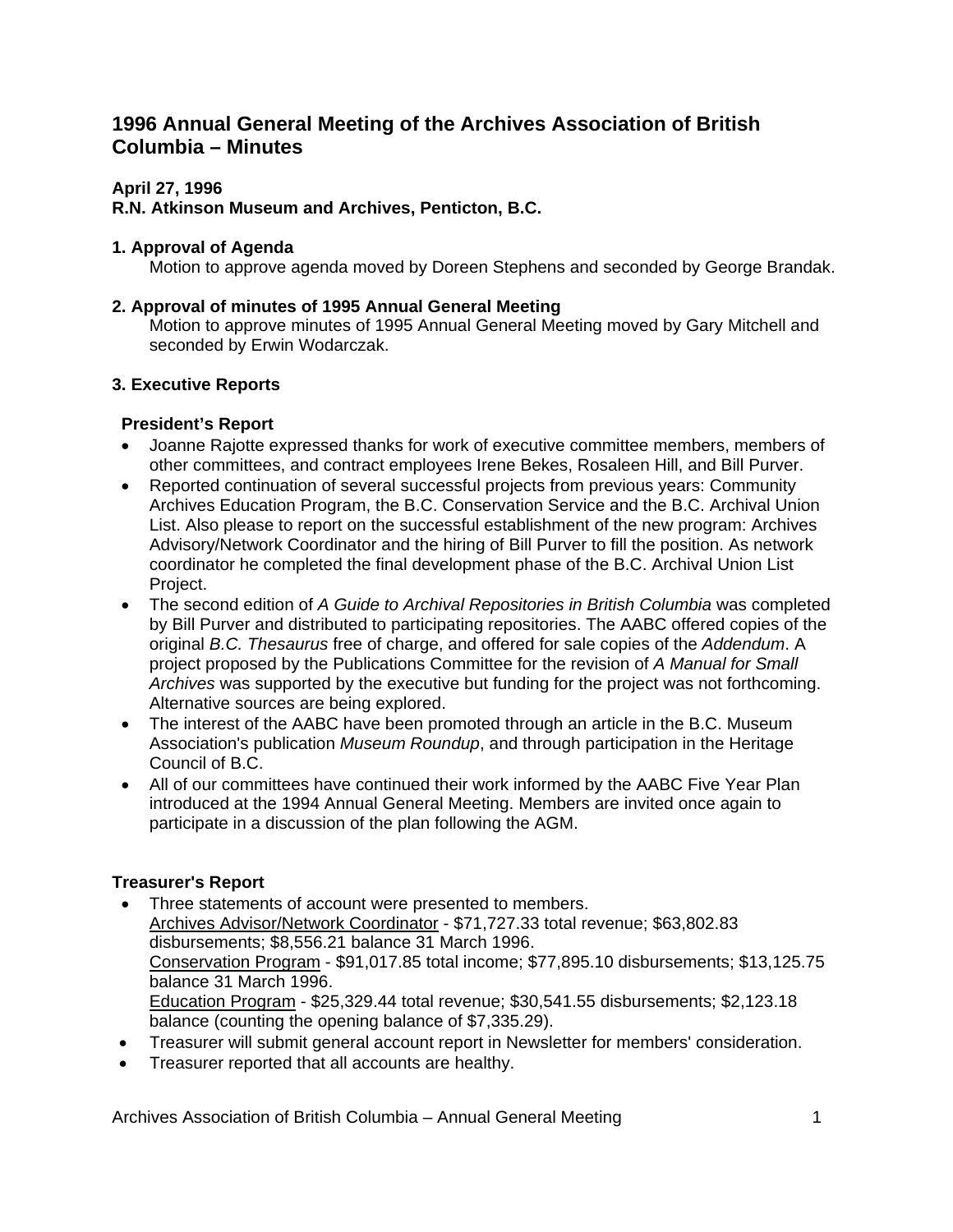#### **4. Committee Reports**

#### **Education Committee**

Joni Mitchell presented report on behalf of the committee. A generally successful year. This year developed new guidelines for holding locally or regionally sponsored courses to complement the regularly scheduled courses. Offered four scheduled courses to 51 participants, three sponsored courses to 39 participants, two specialized workshops, and workshop prior to the AABC conference.

#### **Conservation Committee**

Francis Mansbridge presented the committee report. In this the fourth year of the Conservation Service, while site visits remained important, more institutions are initiating consultation with the Conservation Coordinator. Fifty-nine institutional members received site visits or other services. Three conservation workshops were held during the year.

#### **Archives Advisor/Network Coordinator Program**

Joni Mitchell reported for the Advisor/Network Coordinator, Bill Purver. She reported that the executive has designated itself as the Archives Advisor Committee. The second edition of *A Guide to Archival Repositories in British Columbia* was recently published and distributed to all participants. It will be available on the Internet later this year. The B.C. Archival Union List (BCAUL) is now accessible directly on the World Wide Web and BCAUL is entering the Sponsorial Record Phase. Advisory services are now available including site visits for needs assessments and mini-training sessions at regional and ad hoc meetings.

#### **Grants Committee**

Report presented by Joanne Rajotte in Christine O'Donnell's absence. Reported that not all applications could be approved this year due to a further reduction in funding. Christine thanked all those who participated in reviewing and adjudicating the applications.

#### **Membership Committee**

Report presented by Erwin Wodarczak. Reported a successful year including mailing out a package to 107 prospective members, distributing brochures and applications to MAS students at UBC, placing advertisements in various newsletters, and distribution of the 1995 Membership Directory.

## **5. Other Business**

- Joanne Rajotte reported on AABC participation in development of a recruitment poster for the MAS program at UBC. She also reported on proposal for development of an AABC homepage on the World Wide Web and the formation of a committee to study and develop it. Propose to develop our own site.
- Ruby Nobbs from Revelstoke reported that a report for her institution by Bill Purver resulted in the approval of a new air conditioning and invited the AABC to hold its conference in Revelstoke in 1999, the centenary of Revelstoke incorporation.
- Some discussion about the new policy regarding allowing only one person per institutional membership to attend workshops at membership rate. Agreement that the new executive will address this once again.
- Susan Hart suggested that archival institutions look into persuading donors to include "archival dowries" (funds) to pay for processing of donated records.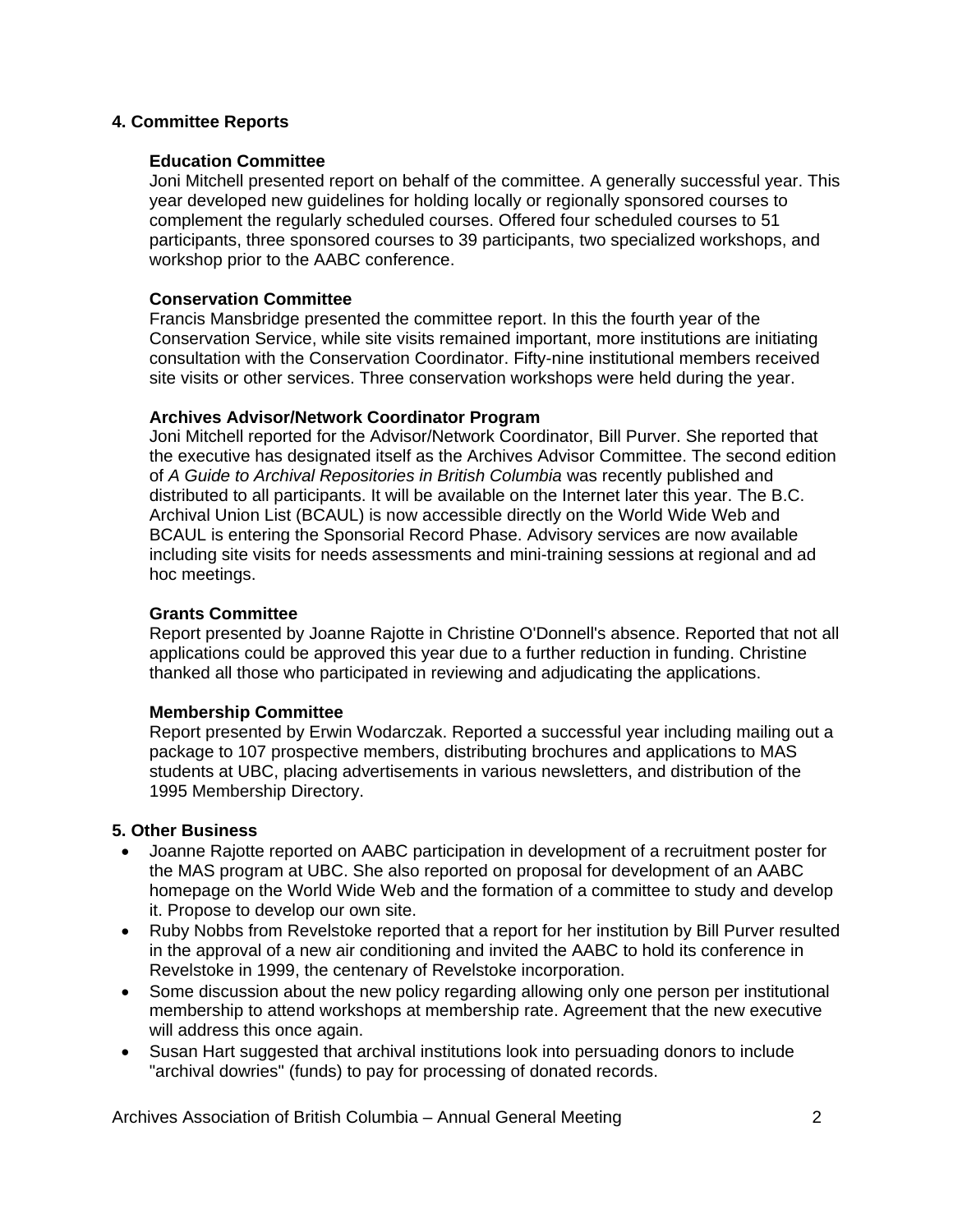• Gary Mitchell reported on developments at the British Columbia Archives and Records Service (BCARS), including the proposal that non-government records, and perhaps the archives itself and the CAAP Grants, be transferred to the Royal British Columbia Museum under the Ministry of Small Business, Heritage and Culture.

The following resolution was moved by Chris Petter and seconded by George Brandak: "The AABC strongly protests the re-organization of the information office to split nongovernment records collections from BCARS. We believe that such an approach would lead to a significant deterioration in the services of BCARS and to the possible erosion of support for all B.C. archives provided through the community grants programs. We strongly recommend that they reconsider this decision which we view as misguided and shortsighted with regard to the preservation of our province's documentary heritage." The resolution was passed unanimously.

• Bill Barlee, the Minister of Small Business, Heritage and Culture joined the meeting at this point and spoke in favour of the proposal to transfer the provincial archives to his ministry. The Minister was informed by those present of their opposition to this proposal.

#### **6. Nominations Committee**

Chair Linda Wills reported that three positions are open: Vice-President, Secretary, and Institutional Member at Large. The new executive was presented to the membership: President - Joni Mitchell, Vice-President - Trevor Livelton, Treasurer - Jay Gilbert, Secretary - Kelly Harms, Institutional Member at Large - Wendy Hunt, and Individual Member at Large - Joan Cowan.

Meeting adjourned at 11:15 am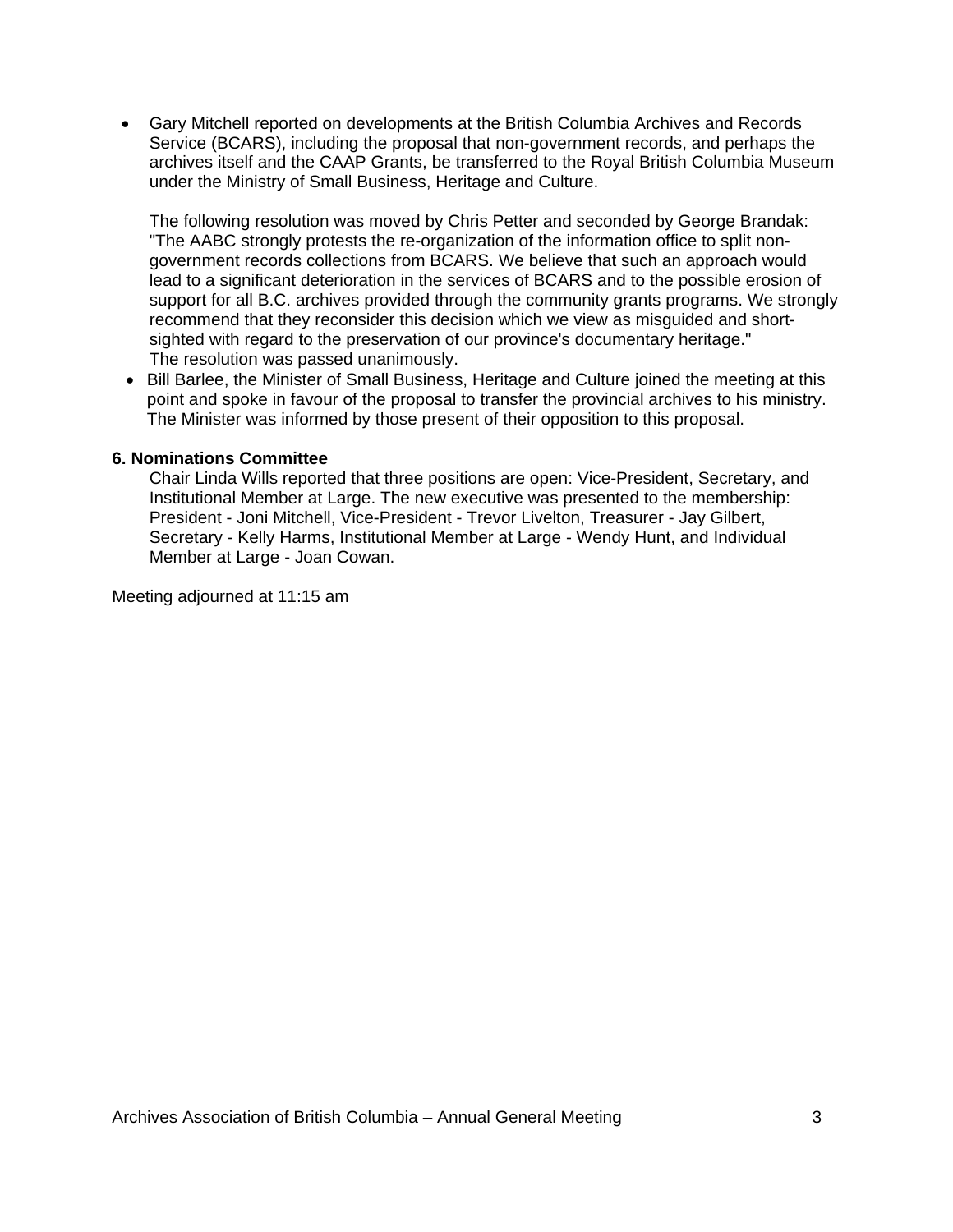# **1997 Annual General Meeting of the Archives Association of British Columbia – Minutes**

## **Saturday, April 26, 1997, 9:30 AM Landmark Hotel, Vancouver, BC**

# **1. Approval of Agenda**

Add: 4.6 Internet Committee report Add 4.7 Regional Representatives report Add 5.0 Gary Mitchell resolution Motion to approve agenda moved by Gary Mitchell, seconded by Joanne Rajotte. Carried

# **2. Approval of minutes of 1996 Annual General Meeting**

Motion to approve minutes of 1996 Annual General Meeting moved by Mary McIntosh and seconded by Irene Bekes. Carried

# **3. Executive Reports**

# **3.1 President's Report**

- Joni Mitchell reported on a difficult year for the AABC. The programs and initiatives the Association has worked so hard to develop and implement, and that have been so valuable to our members, were threatened with extinction due to the provincial funding crisis. Despite the difficulties, the President is encouraged with what has been accomplished.
- The President reported that Provincial funding was made available for the special project to revise The Manual for Small Archives. The Executive has since approved the expenditure of Association funds to match funds provided by the province in order to hire a contractor to complete the revision project.
- In light of the increasing volume and complexity of AABC financial and administrative functions, the Executive, on behalf of the AABC, retained the services of Williamson Administrative Services in January of 1997. This agreement will be reviewed and renewed on an annual basis.
- Irene Bekes administered the delivery of 12 courses under the auspices of the Community Archives Education Program (CAEP).
- Rosaleen Hill, former co-ordinator for the B.C. Conservation Service, left to accept a teaching position at the University of Canberra in Australia. Megan Cornish was hired as an interim replacement to the end of the fiscal year. Ms. Cornish has recently been confirmed as the co-ordinator of the B.C. Conservation Service in a nationally conducted competition. Bill Purver Archives Advisor/Network Coordinator conducted several site visit tours to regions of the province, attended regional meetings, and participated as an advisor to the Internet Committee. As Network Co-ordinator, Mr. Purver continued to describe records and enter those descriptions on the British Columbia Archival Union List (BCAUL). In addition, Mr. Purver established the B.C. Archival Resources Web Site.
- The President expressed thanks to Tanya Karlebach, program planning chair, and Ann Carroll, local arrangements chair for their work on this conference. Thanks also to hard working committee members, and to the program coordinators, Irene Bekes, Bill Purver and Megan Cornish.

## **3.2 Treasurer's Report**

Four detailed statements of account were presented to members.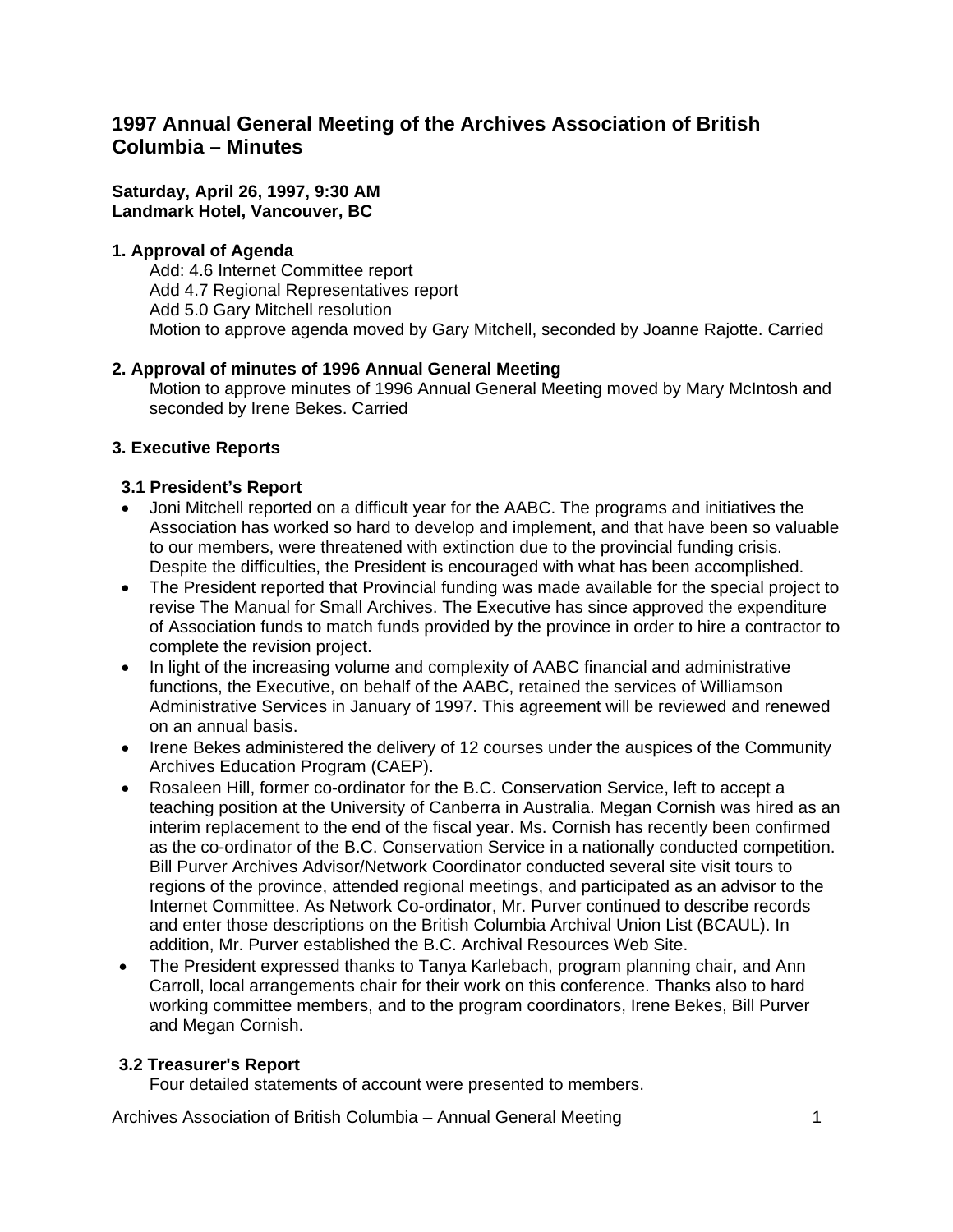General Account - \$54,236.60 total receipts; \$48,938.30 total disbursements; \$5,298.30 Excess of Revenues over Expenditures; Fund balance, \$34,600.83, Beginning of the year; \$39,899.13 Fund balance, End of the Year.

Archives Advisor/Network Coordinator - \$81,170.26 total receipts; \$76,863.02 total disbursements; \$4,307.24 closing balance as of 31 March, 1997.

Conservation Service - \$88,575.92 total receipts; \$86,815.25 total disbursements; \$1,760.57 closing balance as of 31 March, 1997.

Community Archives Education Program - \$27,824.69 total receipts; \$24,069.52 total disbursements; \$3,755.57 closing balance as of 31 March, 1997.

# Discussion:

1. Treasurer explains that \$15,000 from investment accounts were removed to the General Account to cover expenses during funding crisis. Kathy Carney - Are we considering putting money back into these investment accounts. This concern shared by Jim Burrows. Executive agrees to look into this.

2. Jim Burrows - Is our financial statement being reviewed? Treasurer reports that due to the late arrival of our financial statement last year there was no time to review it. Treasurer explains that a Certified Accountant was retained to reconstruct and verify financial figures. Motion by Jim Burrows - That the financial statements for the Archives Association of British Columbia be reviewed on an annual basis. Seconded by Kathy Carney. Carried. Motion to approve Treasurer's report moved by Jay Gilbert, Treasurer, and seconded by Joanne Rajotte. Carried.

# **4. Committee Reports**

# **4.1 Education Committee**

- Report presented by Laura Cheadle, Chair. Held three scheduled workshops and nine sponsored workshops, with a total attendance of 124 participants. One scheduled workshop on the Management of Archives was cancelled due to low registration. The sponsored workshops were an innovation this year and proved to be very successful, exceeding the original goal of seven by two, and reaching groups in remote regions of the province which have not been served in the past. Four courses are scheduled for 1997/1998: Principles of Conservation Management and Emergency Planning; Introduction to Archival Practice; the Care and Handling of Photographs; and Management of Archives. In addition the AABC contracted with Jane Parkinson to develop the curriculum for "RAD for Small Archives" specialized workshop. This workshop has been very successful and the Education Committee is considering developing it as a regular CAEP course.
- Comments from the floor: Jim Burrows sees move from scheduled to sponsored workshops as a positive move forward. Report received with thanks.

## **4.2 Conservation Committee**

• Barry Byers, Temporary chair of the Committee, not in attendance, but submitted a report of the Committee. 1996-1997 marked the fifth year of operation for the AABC Conservation Service, and saw a continuation of successful member services. Report notes a drift from site assessments to other kinds of visits and forms of communication between member clients and the Conservation Coordinator. Site visits are still important but the growing proportion are in the form of collections surveys, as more archives have facilities assessments completed.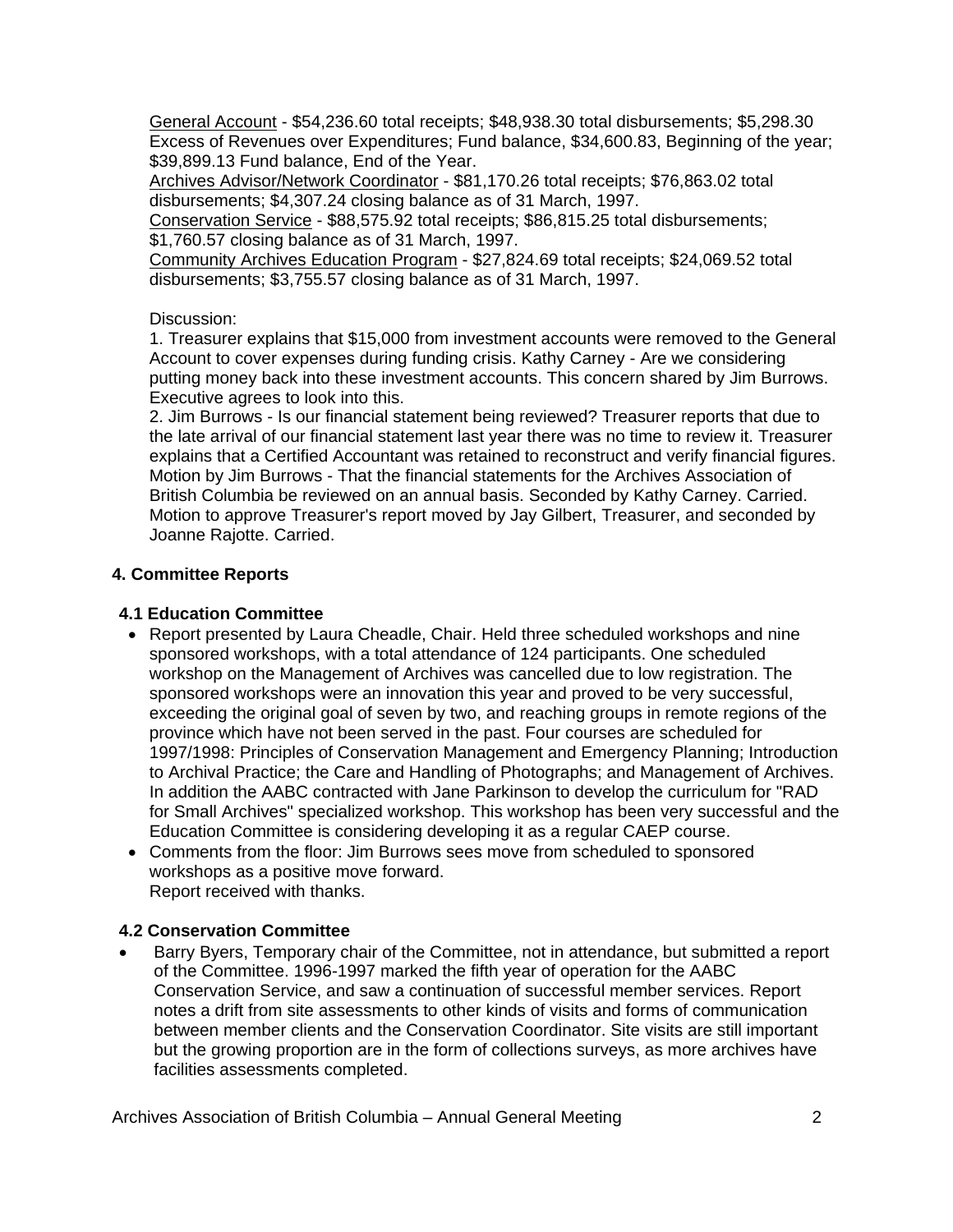• During the year more than 15 AABC institutional members received site visits, while the Conservation Coordinator responded to 237 telephone and email requests for information, and presented two workshops. Report received with thanks.

#### **4.3 Archives Advisor Committee -- Jay Gilbert**

Jay Gilbert, Executive liaison to the Archives Advisor/Network Coordinator presented report. Executive liaison to the Committee expresses thanks to the contractors: Archives Advisor - Bill Purver, Conservation Coordinators - Rosaleen Hill/ Megan Cornish, and Education Coordinator - Irene Bekes. Special thanks to Bill for his consistently great work, and to Chris for his help with the growth and development of the BCAUL. Report on the BCAUL - The upcoming change to include sponsorial records will require the committee to meet more often. Change in reporting structure for the Archives Advisor. Under the previous system Bill used to report directly to the Executive. This was changed over the past year with the creation of the Archives Advisor/Network Coordinator Committee. This committee consisted of Jay Gilbert, Executive Liaison, and Chris Hives. This Committee met once during this past year.

Report received with thanks.

#### **4.4 Grants Committee**

Report presented by Joni Mitchell, on behalf of Wendy Hunt. A total of \$144,499.55 of Canadian Council of Archives grants for archives programs were adjudicated and distributed. \$76,947.00 of this money went to fund the three ongoing AABC administered programs: Archives Advisor/Network Coordinator, Conservation Services and Community Archives Education Program.

Comments from the floor: Joanne Rajotte raises question about how the balance of CCA grant funds are used. Joni Mitchell, President, notes that over 50% of CCA funds are currently used for AABC programs. Suggestion is made that we may need to review how distribution of funds is balanced, including justifying the provision of programs and courses. Chris Hives observes that reductions of grant funding suggest that individual grant applications should be for smaller amounts. If grant funds continue to decline below a certain level, we may need to consider other means of adjudicating these funds.

#### **4.5 Membership Committee**

Report presented by Doreen Stephens, Chair. Membership Committee inactive during part of the year while the committee was without a chair. Chair joined the committee in fall, and since then the committee has met five times. The Committee prepared and distributed a Membership Directory in the fall of 1996, and will endeavor to have the 1997-1998 Directory out with the summer issue of the Newsletter. The current administrative support through Williamson Administrative Services has been very helpful, and the committee anticipates working with the service will allow for a more complete, accurate and more easily maintained member database. Thanks to Kelly Harms, Executive liaison, who has met with the Committee and been of help to the Chair. Special thanks to Joanne Rajotte who volunteered her time to serve as interim Admin. Support until Williamson was retained.

#### **4.6 Internet Committee**

Report presented by Craig Neelands, outgoing Chair. The Committee selected an Internet service provider and began planning the AABC Home page in spring 1996. The Web site was launched in July of 1996, with announcements going out to the community and various archival Internet listservs over the summer. In Fall of 1996 work began on splitting the Web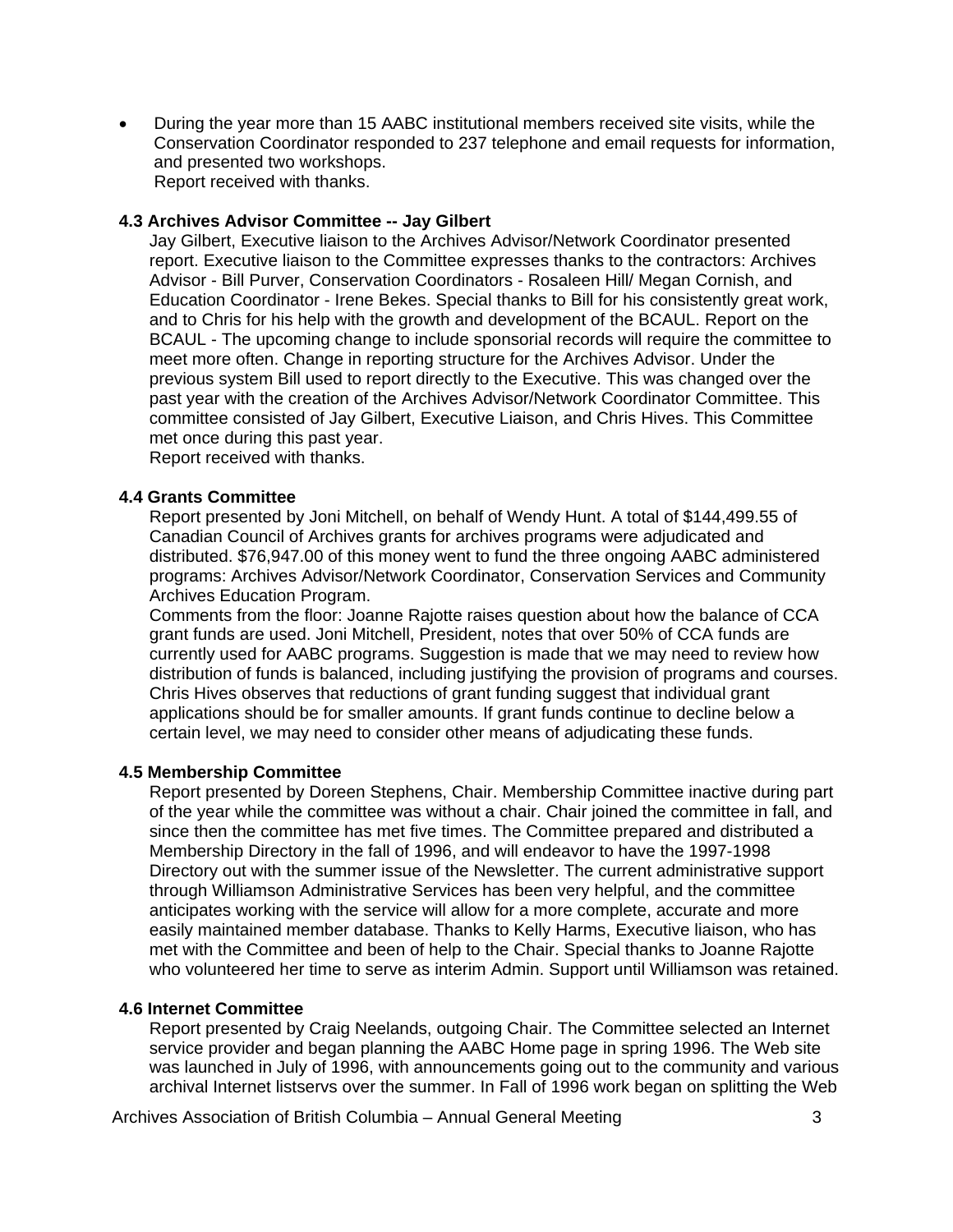site into a set of pages relating to AABC matters and services exclusively, and another set of pages constituting the B.C. Archival Resources Web site, maintained by the AABC Archives Advisor/Network Coordinator.

#### **4.7 Regional Representatives Report**

Report presented by Joan Cowan. The Regional Representative have been responsible for providing information about the AABC and its programs to archival institutions and individuals. As well they have coordinated regional workshops, organized general meetings with the Archives Advisor and/or Conservation Coordinator, and encouraged cooperation and communication between local archives.

#### **5. Other Business**

The following resolution moved by Gary Mitchell.

That the AABC send card and flowers to Ruby Nobbs of Revelstoke, wishing her a speedy recovery.

Seconded by Linda Wills. Carried

#### Discussion:

Question from George Brandak - Are we going to hear from the Advocacy Committee. Jane Parkinson, Ad Hoc Advocacy Committee Chair responds that because of the busy year, their committee did more advocating than planning. One of the first tasks of the Committee for the coming year is to research advocacy methods, collect source materials and ideas for advocacy initiatives, as well as identify key areas where the AABC should concentrate advocacy efforts.

#### **6. Nominations Committee**

Chair Mary McIntosh reported that three positions are open: Vice-President, Treasurer, and Individual Member at Large. The Nominations Chair called three times for any other nominees from the floor. With no further nominations the Chair presents, by acclamation, the Executive for the 1997-1998 year: President - Trevor Livelton, Vice-President - Laura Millar, Treasurer - Regina Landwehr, Secretary - Kelly Harms, Institutional Member at Large - Wendy Hunt, and Individual Member at Large - Teedie Gentile.

#### **7. Adjournment**

Motion to adjourn AABC Annual General Meeting - Kathy Carney, seconded by Joanne Rajotte. Carried.

Meeting adjourned 11:00 am.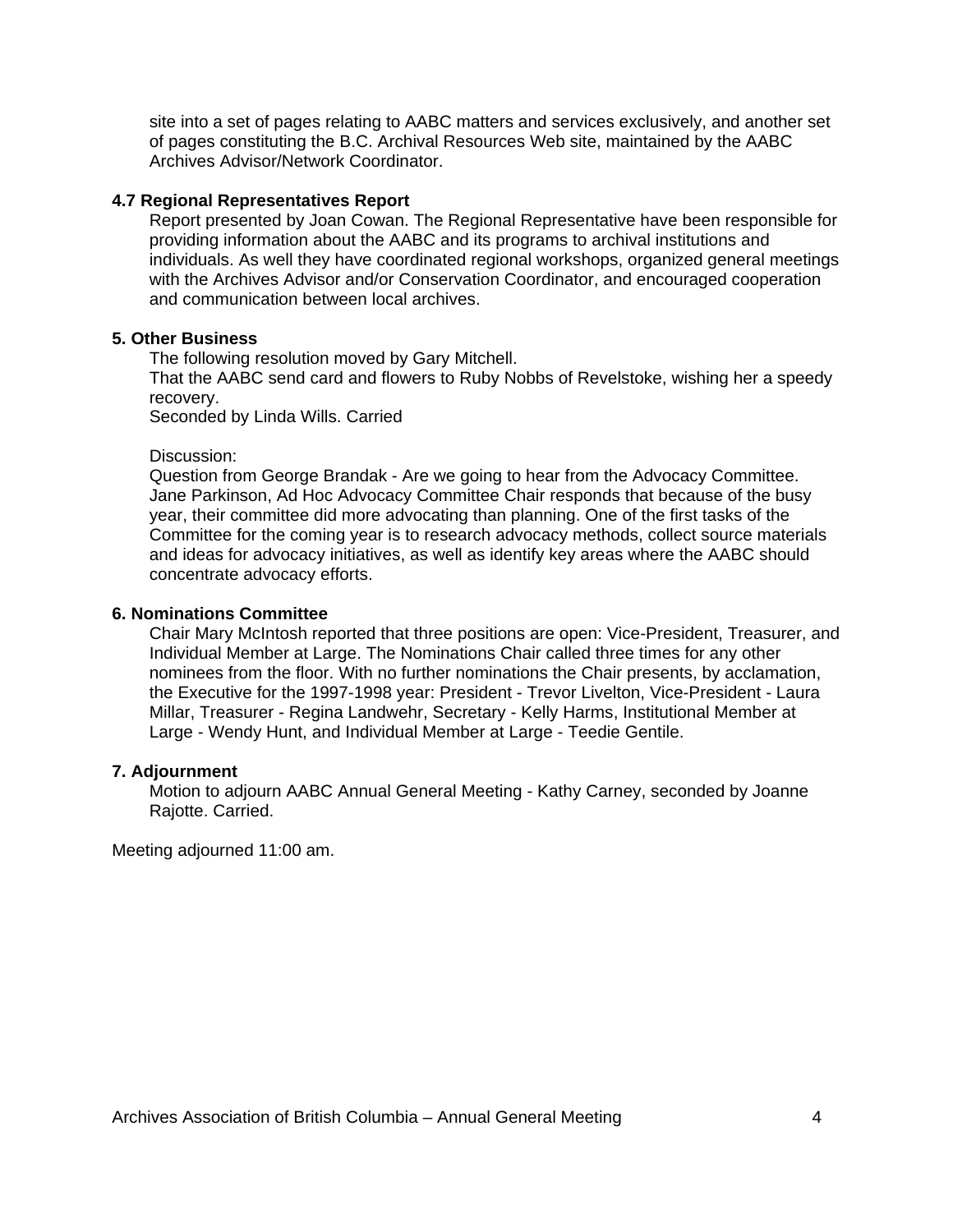# **1998 Annual General Meeting of the Archives Association of British Columbia - Minutes**

**Saturday, May 9, 1998 Holiday Inn, Chilliwack, BC**

9:00 a.m., Saturday May 9, 1998 - Holiday Inn, Chilliwack BC 9:05 AABC President requested all non-members of the association to leave

#### **1. Approval of the Agenda**

Add: 5.1 Resolution Regarding K. Lamb Add 5.2 Provincial Archives Renumber remaining items under Other Business Motion to approve agenda moved by George Brandak, seconded by Bob Stewart. Carried

#### **2. Approval of Minutes**

Correct spelling of Ruby Nobbs' and Kathy Carney's names Motion to approve minutes of 1997 Annual General Meeting moved by Kathy Carney, seconded by Erwin Wodarczak. Carried

#### **3. Executive Reports**

#### **3.1 President's Report**

Motion to approve report as submitted moved by Kathy Carney, seconded by Chris Hives. Carried

#### **3.2 Treasurer's Report**

Treasurer asked if there were any questions prior to her report on each account. Kathy Carney inquired on where monies for the completion of the *Manual for Small Archives* would come from. Treasurer explained that these funds would be expended from the General Account.

- Archives Advisor/Network Coordinator statement of account
- Community Archives Education Program statement of account
- Conservation Service statement of account. Chris Hives asked why there was so much money spent under Equipment/Supplies and Bulk Order for a program that has been in operation for five years. Treasurer replied that these figures represented money that had been unspent during the program year and had to be expended under the terms of the grants in the short time remaining before fiscal year end. Chris Hives asked how quickly the money had to be spent and the Treasurer replied very little time, too little to consider alternative ways of spending remaining budget under grant guidelines. Kathy Carney inquired why the money was spent rather than carried over. Treasurer explained that under terms of funding unspent monies would be returned to granting bodies.
- General Account. Treasurer explained the inclusion of new categories. George Brandak asked whom do we employ for bookkeeping services. Treasurer answered that the AABC contracted Williamson Bookkeeping of Vancouver. George Brandak asked why there were no expenses for the Advocacy Committee, and Treasurer answered that none had been submitted.

Motion to approve auditing of books moved by Chris Hives, seconded by Bob Stewart. Carried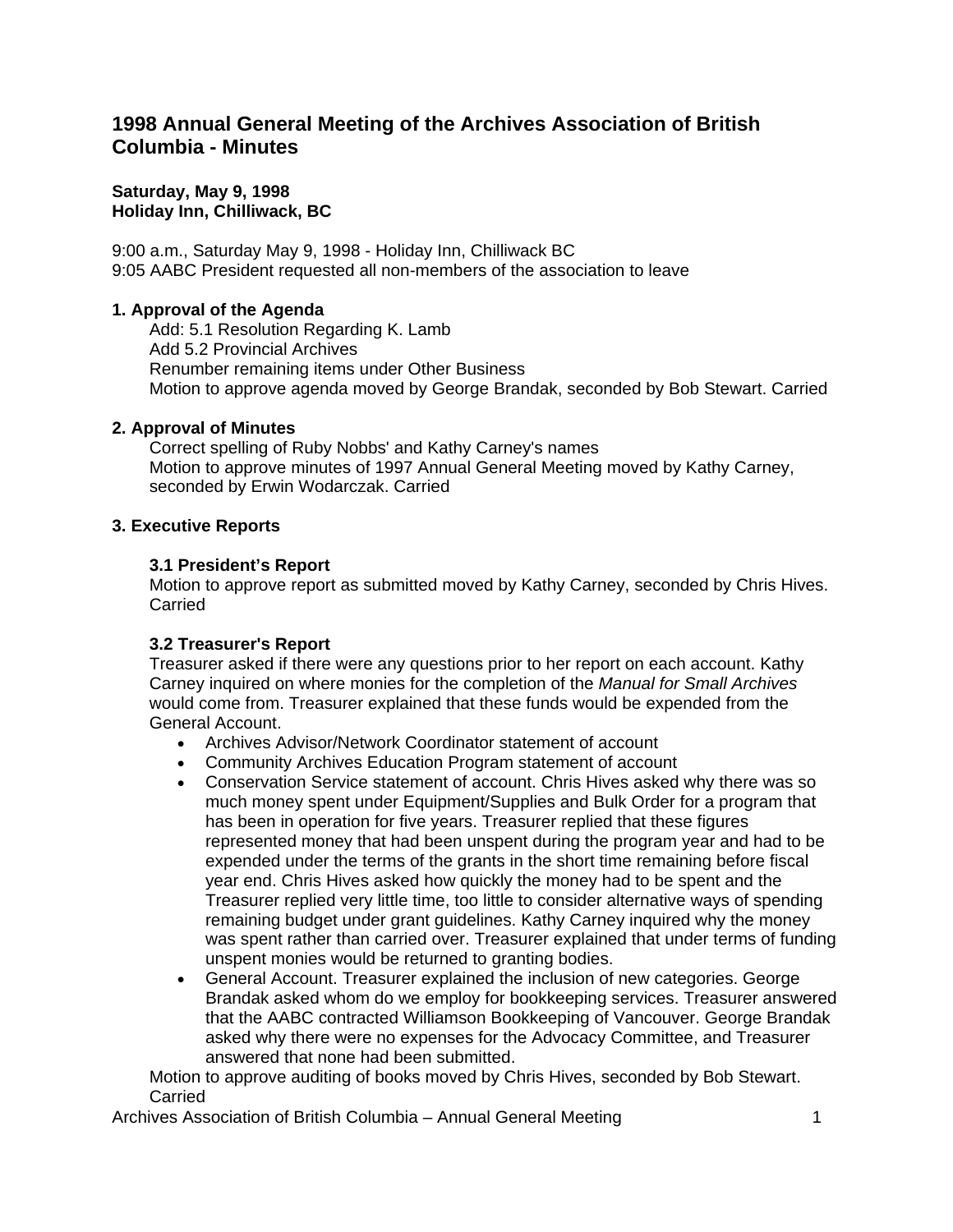Motion to approve Treasurer's report moved by Kathy Carney, seconded by Sister Margaret. Carried

## **4. Committee Reports**

#### **4.1 Education Committee Report**

Motion to approve report moved by Kelly Stewart, seconded by Val Billesberger. Carried

#### **4.2 Conservation Committee Report**

Motion to approve report moved by Trevor Livelton, seconded by Joanne Rajotte. Carried

#### **4.3 Membership Committee Report**

Gary Mitchell inquired into current membership figures. Secretary responded that AABC membership was currently at 353. Joanne Rajotte inquired if it was possible to provide a breakdown of membership by category. Secretary responded that there were 62 General, 139 Individual, 108 Institutional, 19 Student, 20 Sustaining, and 5 Honorary members. Motion to approve report moved by Trevor Livelton, seconded by Joanne Rajotte.

#### **4.4 Grants Committee Report**

Wendy Hunt chair of Grants Committee provided an oral report on the number and type of grants awarded in the province and the status of the funds to be received. Motion to approve report moved by Wendy Hunt, seconded by Chris Hives. Carried

#### **4.5 Internet Committee Report**

Erwin Wodarczak Committee Chair spoke to the report, in particularly addressing the Communities Connect Initiatives. Chair also explained that Simon Fraser University had lowered web server fees for non-profit associations.

Motion to approve report moved by Erwin Wodarczak, seconded by Chris Petter. Carried

#### **4.6 Legislation Committee Report**

Motion to approve report moved by Trevor Livelton, seconded by Judy Kovacs. Carried

## **4.7 Advocacy Committee Report**

Motion to approve report moved by Trevor Livelton, seconded by Sister Margaret. Carried

## **4.8 Manual Committee Report**

Laura Millar Committee Chair spoke to the report noting the mentorship program at SFU which allows the involvement in the project of an experienced editor. The Chair thanked the Contractor Kelly Stewart for her timely and high quality work.

Motion to approve report moved by Laura Millar, seconded by Bob Stewart. Carried

## **4.9 Archives Advisor/Network Coordinator Committee**

Chris Hives speaking for the Committee thanked Bill Purver for his outstanding work. Motion to approve report moved by Trevor Livelton, seconded by Erwin Wodarczak. Carried

#### **4.10 Regional Representatives**

Teedie Gentile Executive liaison for Regional Representatives spoke to the report. Bill Purver inquired regarding the B.C. North Region, the liaison responded that it is hoped that this large region will be split soon.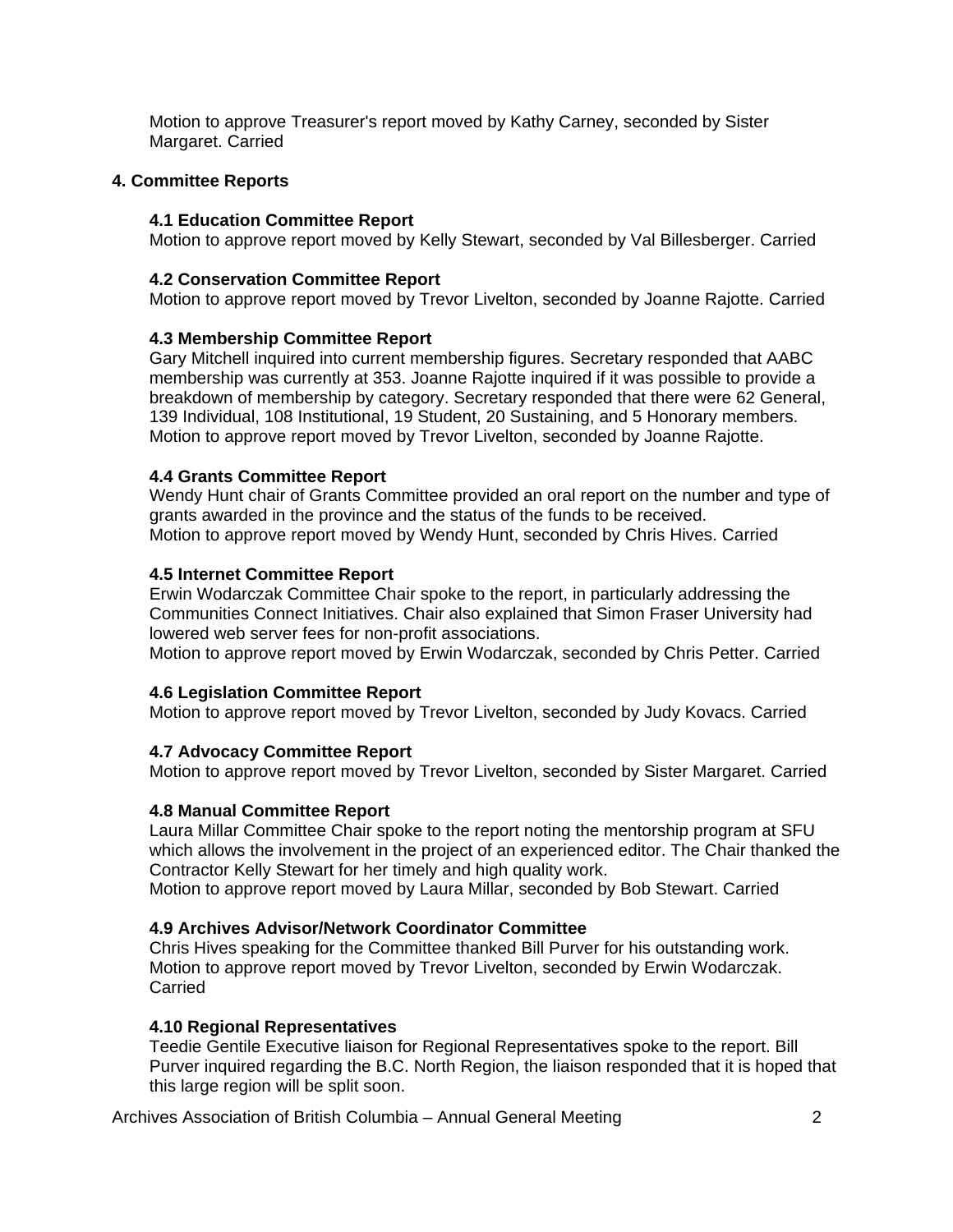Motion to approve report moved by Trevor Livelton, seconded by Val Billesberger. Carried

## **4.11 Heritage Council**

Laura Millar executive liaison spoke to report. Motion to approve report moved by Laura Millar, seconded by George Brandak. Carried

## **5. Other Business**

#### **5.1 Resolution regarding W. Kaye Lamb**

Moved by John Bovey "That the Executive on behalf of all the members of the Archives Association of British Columbia send congratulations to Dr. W. Kaye Lamb, on the occasion of his 94th birthday, (11 May 1998) and the anniversary of his appointment as Provincial Archivist and Librarian of British Columbia". Seconded by Kathy Carney. Carried

#### **5.2 Provincial Archives Report**

Report was presented by Michael Shoop, Executive Director, Information Management and Corporate Services. Mr. Shoop expressed his thanks for being invited to attend, and the welcome he had received. The budget for the B.C. Archives suffered no loss for this fiscal year. The Information, Science and Technology Agency is developing a strategic framework that addresses documentary heritage and a corporate information strategy. Introduced Gary Mitchell as Acting Provincial Archivist.

Gary reported on the theft and recovery of rare maps, the inventory of holdings just completed, restoration of full service hours to the reference room, agreements with Attorney General relating to release of legal opinions, and the new partnership with Pan Video which has created revenue which has been directed into microfilming holdings.

## **5.3 Membership Categories**

The President presented the Special Resolution relating to revised membership categories. Joanne Rajotte asked why the category for sustaining membership was not mentioned in the new description of members. It was explained that this is not a constitutional category but simply a convention used to recognize individuals who contributed more than the regular amount of fees.

Motion to adopt the Special Resolution moved by Trevor Livelton, seconded by Joanne Rajotte. Carried

## **5.4 Membership Fees**

The Secretary of the Association discussed the increasing cost of providing services to members, including newsletter, Directory, website, mailouts, and countless hours of volunteer time. In order to reflect these costs the Secretary moved that membership fees be increased:

Individual from \$30 to \$50 Associate Institution from \$20 to \$50 Institution from \$60 to \$80 Student from \$15 to \$20 Sustaining would be \$70 and above Seconded by Chris Hives. Carried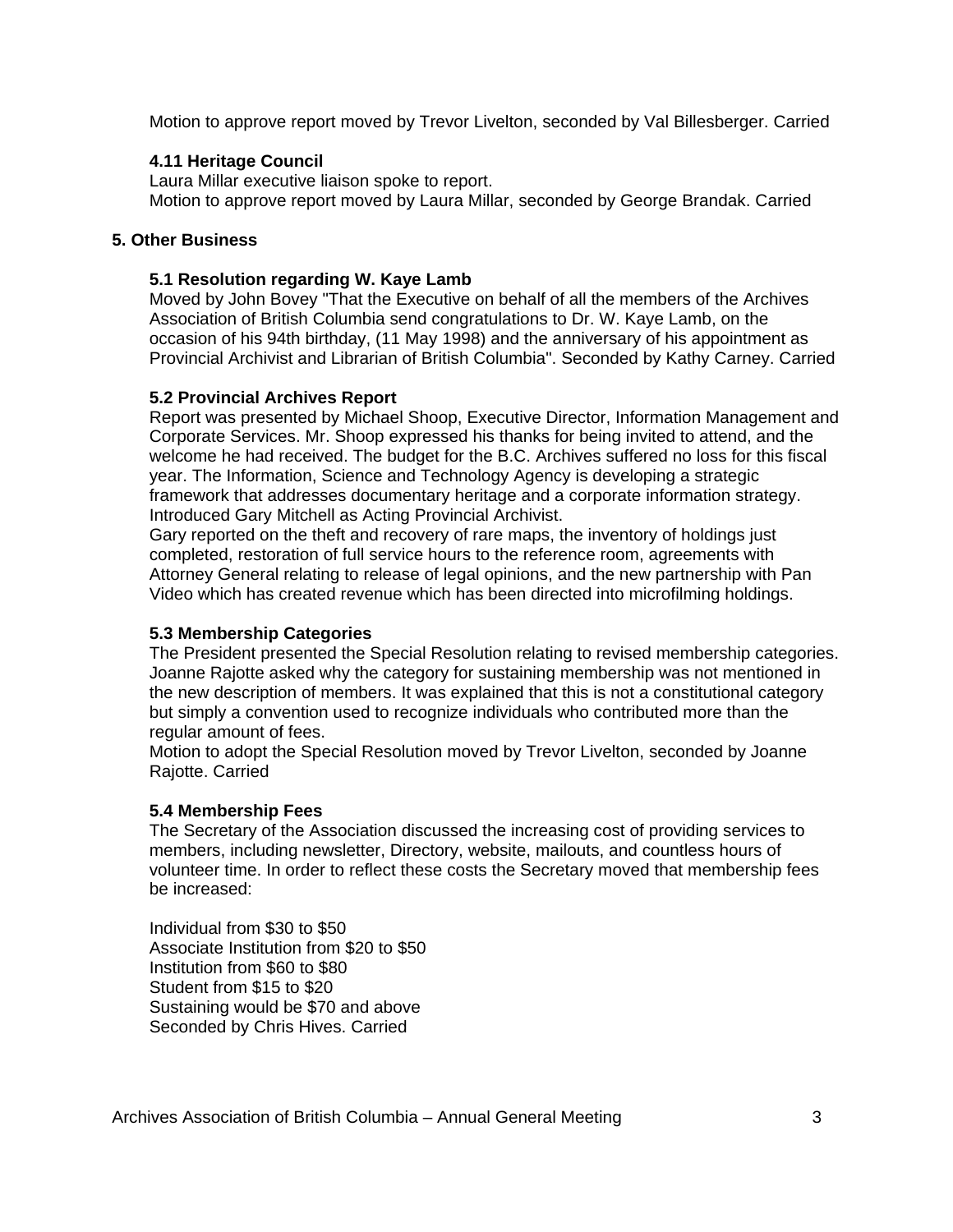#### **5.5 Honorary Membership**

George Brandak made a presentation regarding the achievements of John Bovey and moved that Mr. Bovey be conferred the status of honorary lifetime member. Seconded by Linda Wills. Carried

#### **5.6 1999 Conference**

Kathy English spoke on behalf of the archivists in Revelstoke who have cordially invited the AABC to hold the 1999 AGM and Conference there.

#### **6. Nominations**

Joanne Rajotte, Chair of the Nominations Committee presented her report. Motion to approve report moved by Joanne Rajotte, seconded by Mary McIntosh.

#### **7. Adjournment**

Before adjourning, George Brandak moved that the outgoing Executive be given the thanks of the entire membership for their effort and work over the year, seconded by Joanne Rajotte.

George Brandak moved that the AABC committees also be thanked for the work and commitment, seconded by Joanne Rajotte.

Motion to adjourn moved by Trevor Livelton, seconded by Kelly Stewart.

Meeting adjourned 10:50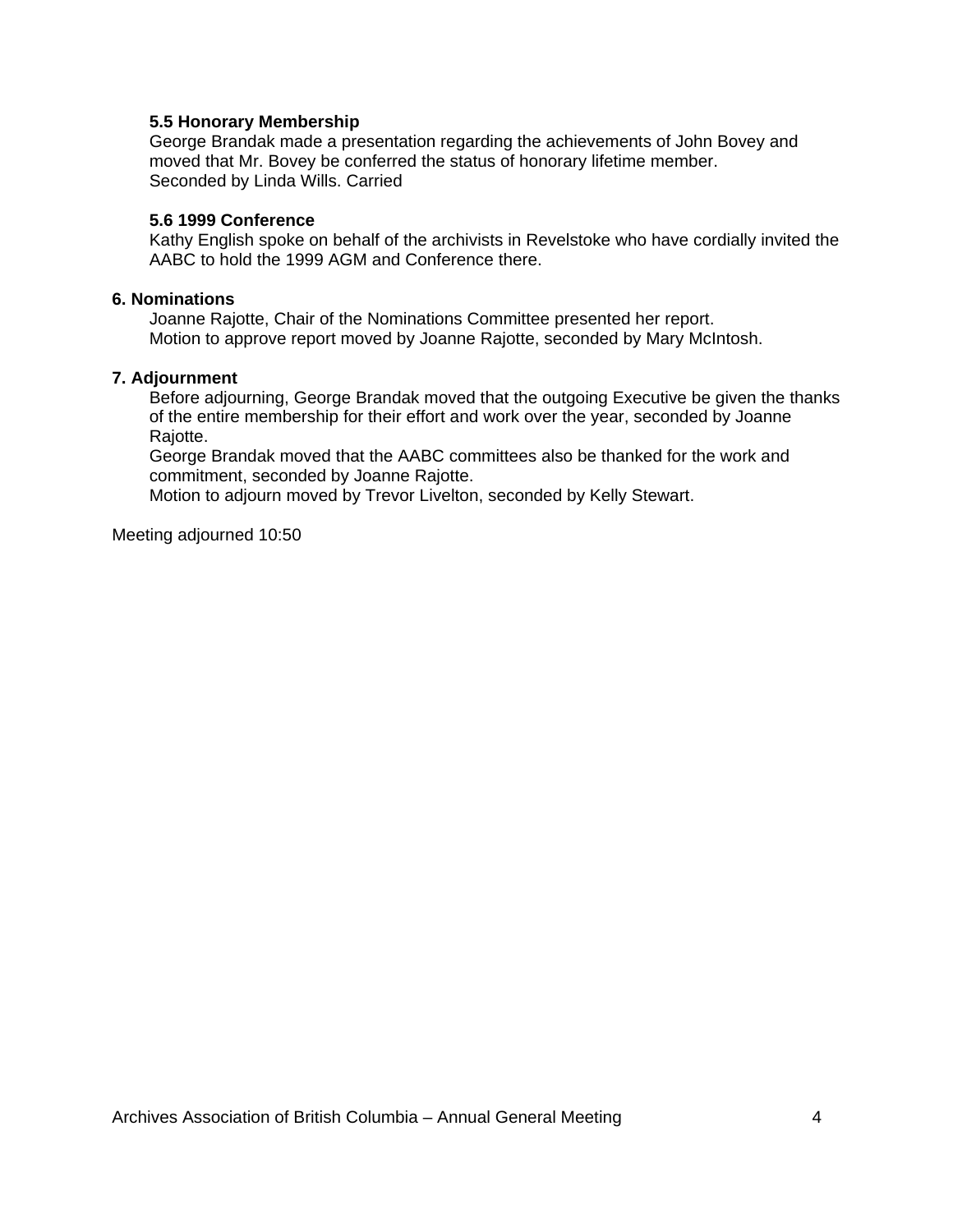# **1999 Annual General Meeting of the Archives Association of British Columbia – Minutes**

## **Saturday, April 17, 1999 Revelstoke Community Centre, Revelstoke, BC**

9:00 AABC President called the meeting to order and introduced Mike Mangan as moderator/chair of the meeting

# **1. Approval of Agenda**

Add: 2 items under 4.13 Regional Representatives Move: item 6.1 to follow approval of the agenda Renumber the remaining items

Jim Burrows raised a point of order clarifying Mr. Mangan's role in the meeting. President explained that Mr. Mangan's role is to facilitate discussion of issues, since the President does not want to be in a position of curtailing discussion and questions in order to end the meeting on time. Mr. Mangan explained that the by-laws of the association require the President to act as Chair, and a motion to approve Mr. Mangan as Chair would have to be passed. Jim Burrows asked that we agree that the President acts as Chair and Mr. Mangan facilitate discussion.

Motion to approve the agenda moved by Laura Millar, seconded by Chris Hives. Carried.

## **2. Approval of Minutes**

Motion to approve the minutes of the 1998 Annual General Meeting moved by Laura Millar, seconded by Joni Mitchell. Carried.

## **3. Other Business**

## **3.1 Honorary Membership**

A motion to confer the status of honorary lifetime membership to Ruby Nobbs of the Revelstoke Museum and Archives was moved by Gary Mitchell, seconded by Jim Burrows. Carried.

## **4. Executive Reports**

## **4.1 President's Report**

President expressed her thanks to everyone in Revelstoke for their hospitality and hard work hosting the conference and AGM.

Sue Bigelow asked if the President saw a future role for herself in the Association. President responded that she had not been asked and it would be a personal decision should it arise.

Motion to approve report moved by Laura Millar, seconded by Ann Watson. Carried

## **4.2 Vice-President's Report**

• Vice President asked if there were any questions about the report. Sue Bigelow asked about the purchase of director's insurance and what actions are covered. Treasurer explained that it covered such things as errors and omissions made in the administration of funds and personal injury, and that director's liability is a standard item for volunteer associations. Sue Bigelow asked if defamation was also covered. Treasurer responded that it was not.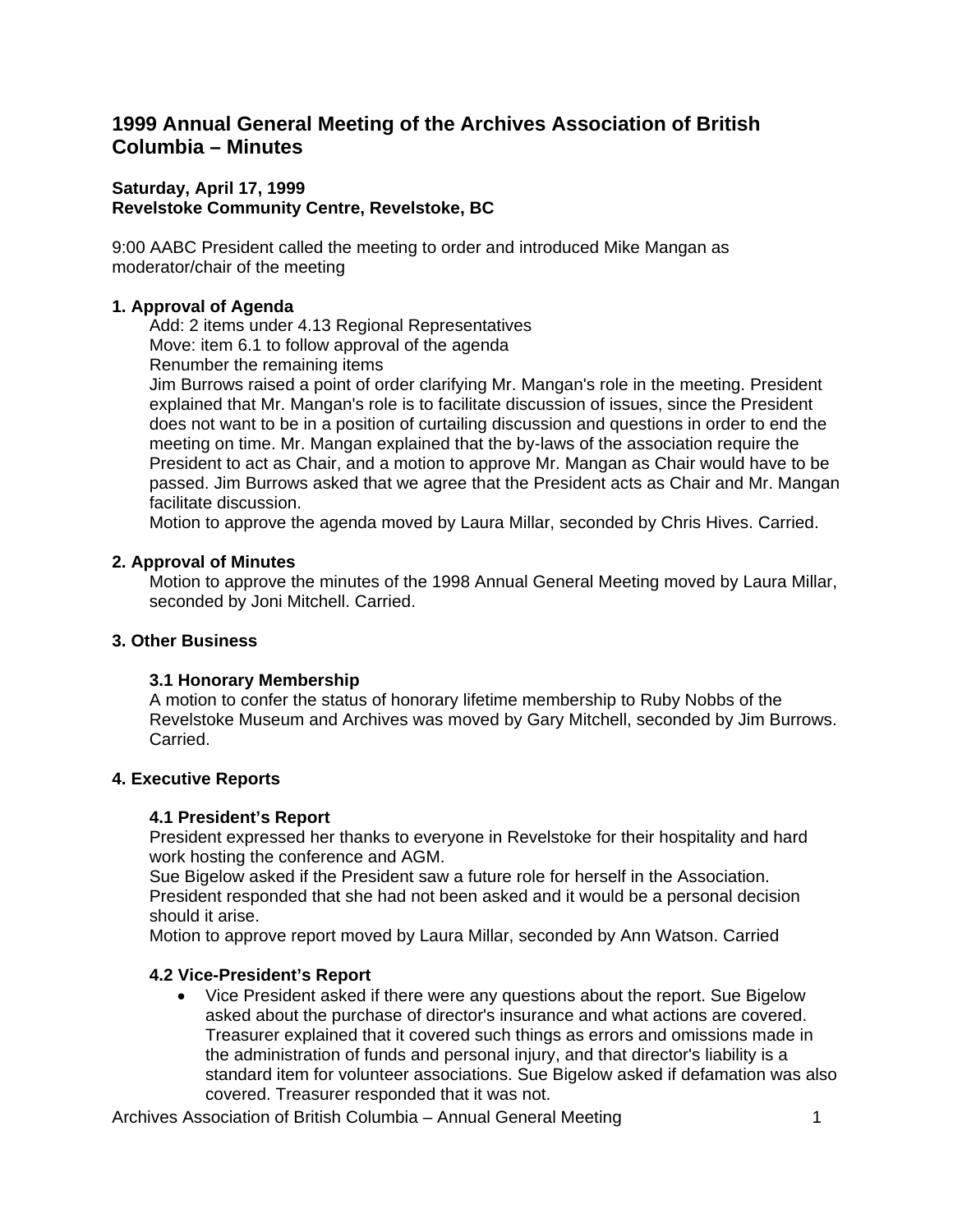- Sue Bigelow inquired about the coordinators' jobs and whether they were employees or contractors. Vice President explained that the current contracts are independent contracts and that the Association received legal advice to move to employee contracts. This move is not final and will be an item for review by the incoming executive. Sue Bigelow asked if office space, etc. would be provided to the coordinators. President replied that these will be points of negotiation with each contractor and it will be up to the new executive to formulate policies and negotiate the terms of individual contracts. Sue Bigelow asked if contractors would be treated consistently. President explained that how contractors are treated depends on the nature of the contract in terms of how much time is spent doing contracted work. Sue Bigelow asked why this change has only come about now. President explained that the process of reviewing contracts has been going on for some time, but the legal opinion was received only recently.
- Jim Burrows inquired as to the difference between an employee contract and an independent contract, and of what benefit it was to the Association to move to employee contracts. Vice President replied that the move is to protect the Association and that under employee contracts it would remit to Revenue Canada, Worker's Compensation Board, etc. President further explained that under an independent contract, it is assumed that the contractor has another source of income. An employee contract assumes that the contractor is required to work full time and is in a dependent relationship, therefore, if that person does not remit taxes or gets injured, the Association is liable. Under an employee contract, these potential areas of liability can be insured against.
- Sue Bigelow asked if the Association has in the past been in violation of the Employment Standards Act. President could not comment, but explained that the Association is making the change because it felt it needed to be done.
- Motion to approve the report moved by Laura Millar, seconded by Jennifer Mohan. Carried.

## **4.3 Treasurer's Report**

Treasurer reported that as of March 31, 1999, the books are balanced and the accountant review that is in progress should be completed by the end of May. Furthermore, the books from 1996, '97 and '98 have also been reviewed and are in order.

Summary of the 3 program accounts and general account:

- Community Archives Education Program statement of account -- The grant amount was the same as last year. \$500.00 of grant money is unspent and will be remitted to funding agencies
- Archives Advisor/Network Coordinator statement of account -- there was a slight increase in the grant in the past year and expenditures went according to schedule. \$1200.00 is unspent and needs to be returned to the funding agencies.
- Conservation Service statement of account -- monies from the suspended program were spent on other activities as appropriate, for example, the CCI disaster preparedness workshop. \$1800.00 is unspent and will be returned to the CCA.
- Sue Bigelow inquired about the conservation grant in light of the suspension of the BC Conservation Service, how much was spent, how much was returned to the CCA and how much the potential grant may have been in comparison to how much the Association actually received. Treasurer replied that she didn't have the exact figures for the grant funds. The Association did not receive the entire grant, and the portion it did receive was spent on other projects that were deemed appropriate, and the remainder returned to the CCA. The difference between what was received and what may have been received was in the neighbourhood of \$20,000.00.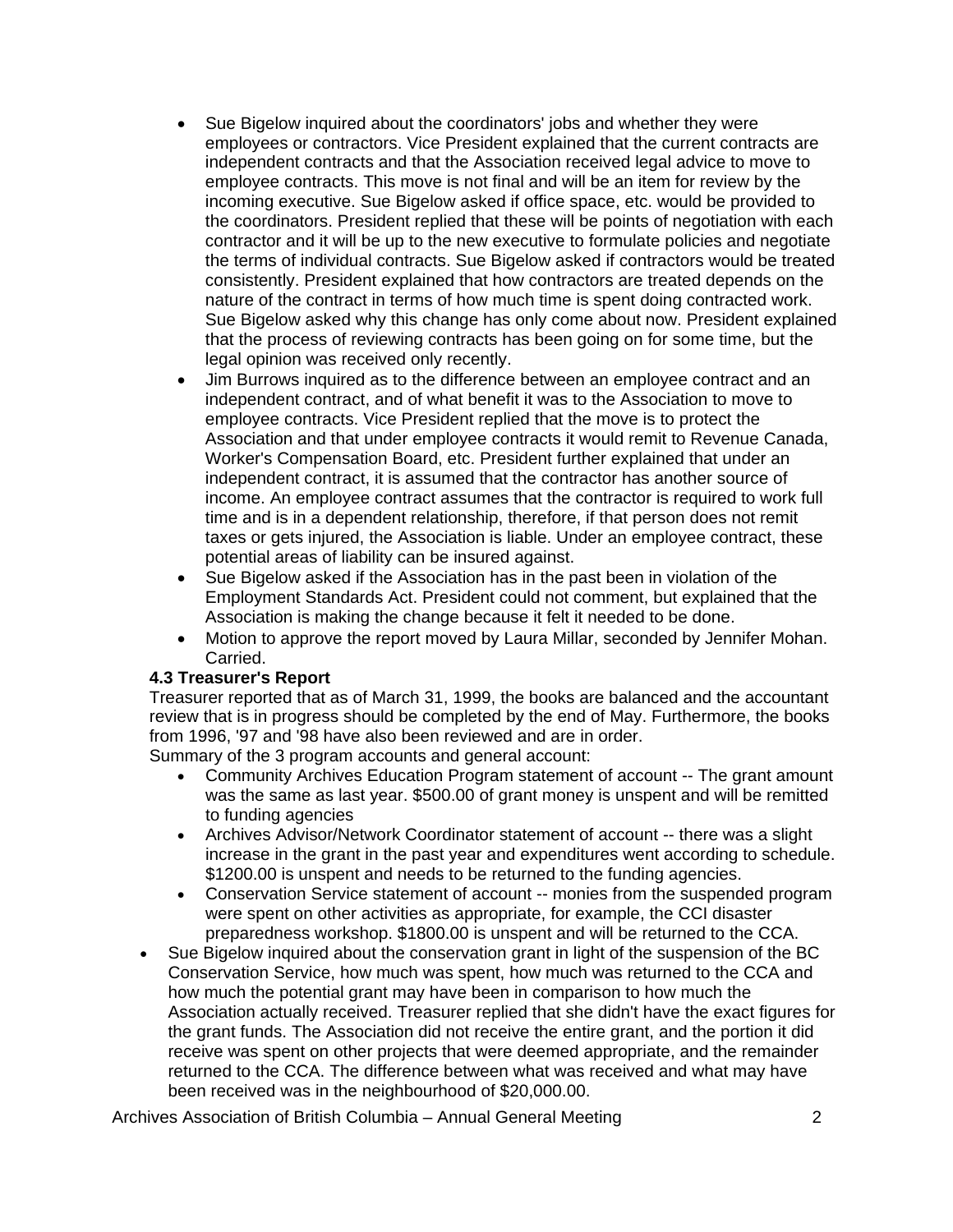- General Account -- The 1999 grants appear to exceed grants from previous years, but this is because the bookkeeping has been done differently; the Communities Connect and BCAUL migration were accounted for in the general account.
- Treasurer noted a decreasing trend in revenues from membership fees collected, workshop registration, publication sales, newsletter advertising and miscellaneous revenue sources, as well as increased expenditures for operating costs.
- Jim Burrows asked if the decline of membership fees is due to a decline in membership. Treasurer predicted that the revenue should increase next year due to higher fees.
- Linda Wills noted that she just received her needs assessment survey and asked why it was not distributed with the AGM package or at the conference. President responded that it would be too complicated to distribute the surveys because it would require figuring out who was coming and who was not.
- Sue Bigelow pointed out that the legal fees in the Treasurer report were \$1000.00 and not "thousands" as reported in the President's report. President explained that costs referred to in the President's report include not only the lawyer's invoice (\$1000.00) but also other related costs for the executive committee.
- Treasurer reported that the proposal for extended services such as payroll set up, GST refunds, and the like to be provided by Support Services Unlimited (formerly Williamson's) is before the new executive for consideration. She also raised the issue of moving the annual general meeting to May or September to facilitate accounting and enable the treasurer to provide audited statements.
- Motion to approve the report moved by Regina Landwehr, seconded by Chris Hives. Carried.
- •

## **5. Committee and Program Reports**

## **5.1 AABC Newsletter**

President spoke to the report in the absence of the editor. Motion to approve report moved by Laura Millar, seconded by Dorothy Lawson. Carried.

## **5.2 Archives Advisor/Network Coordinator Report**

Chris Hives speaking for the Committee thanked Bill Purver for his support and hard work, particularly moving BCAUL from UBC to an independent platform. Motion to approve the report moved by Laura Millar, seconded by George Brandak. Carried.

## **5.3 Conservation Program, including Task Force Report**

- Sue Bigelow asked when the Conservation Service would recommence, given that the task force recommended that the Conservator position be filled April 1, but the grant is for a start date of June 1, and where would the extra money come from if the position were filled before June 1. President replied that the executive was concerned that it may not be able to fill the position, but interviews have taken place and a recommendation is before the new executive. If a contract can be negotiated, the Conservator will start ASAP and there is \$5000.00 in grant money available to cover the cost. Sue further asked why it was not left to the new executive to do the interviews. President replied that the executive wanted to have it done before the end of its term, but the advice from the lawyer regarding contracts delayed the process.
- Jim Burrows asked if approving the report of the Conservation Program would mean approving the task force report. President replied that the task force report would be dealt with under item 6 of the agenda (Administrative Structure of the AABC).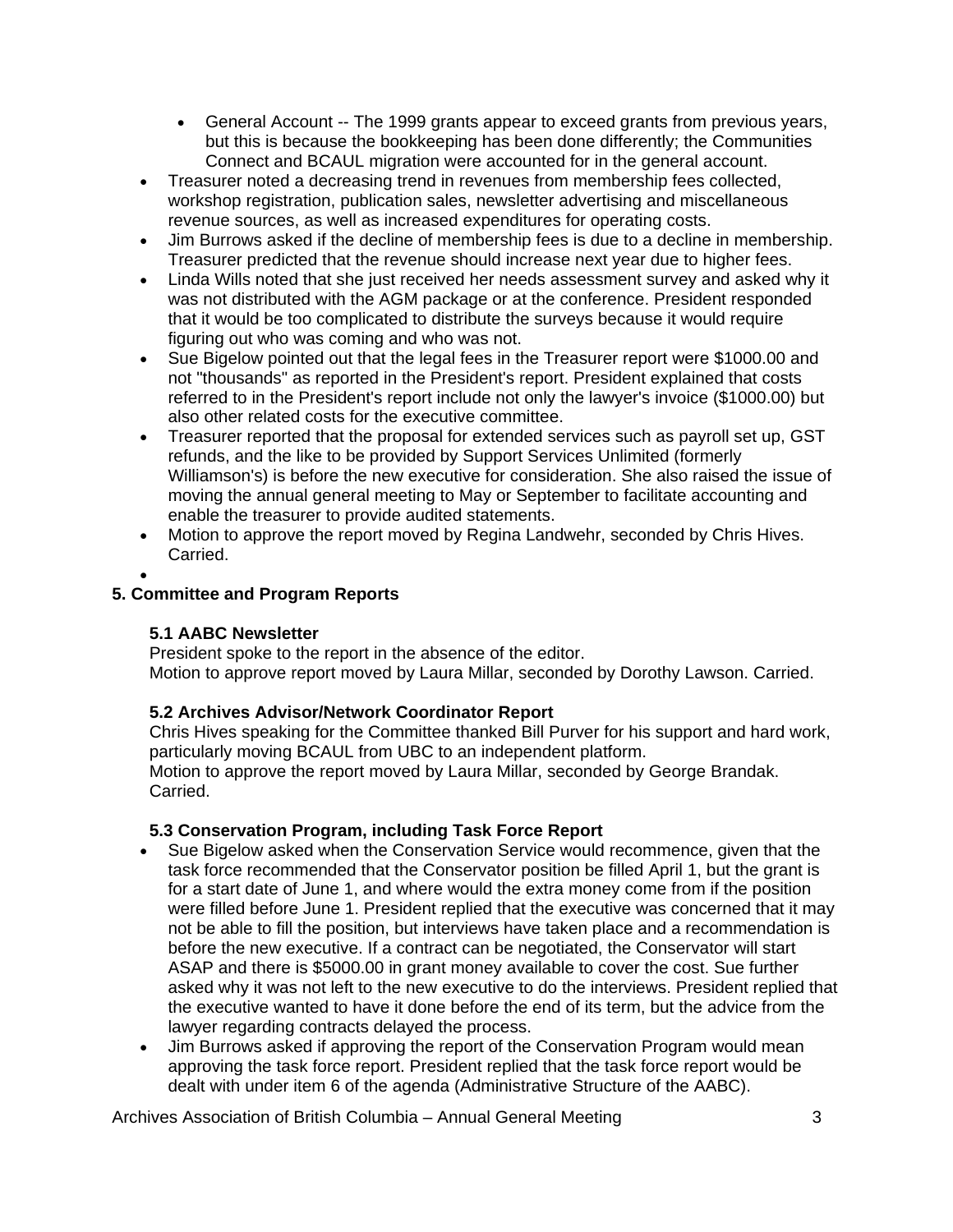- Sue Bigelow asked about conditions that were attached to the grant for the CCI emergency preparedness workshop the AABC did not abide. In particular, there was a condition that the workshop be advertised. President responded that the Association spoke to CCI and granting agencies about appropriate use of conservation grant funds, and CCI agreed that the workshop was appropriate. Jim Burrows added that if CCI is unhappy, they should write to the Association. Sue asked if there were complaints from members who did not get to attend the workshop. President replied that there were no complaints.
- Sue Bigelow expressed concerns about inaccuracies in the report. A discussion of the task force and its findings followed. The task force reviewed the broader context of the Association, not just the BC Conservation Service. It found no real problem with the service, and has made recommendations that are up for consideration. Mike Mangan pointed out that there is a difference between receiving and adopting the report. To receive the report is to recognize that the committee has done its job. To adopt it means that the Association accepts the report.
- Motion to receive the report moved by Jim Burrows, seconded by Joni Mitchell. Carried.
- Motion to accept report submitted by the Membership Committee moved by Marnie Burnham, seconded by Michael Gourlie. Carried.

•

# **5.4 Education, including Community Archives Education Program**

Jana Buhlmann presented the report stating that the intention was to make broad recommendations for discussion. President thanked Jana and David Wardle for their work. Motion to receive the report moved by Jim Burrows, seconded by Doreen Stephens. Carried.

President thanked Irene Bekes for her work on CAEP.

Motion to receive the report moved by Laura Millar, seconded by Linda Wills. Carried.

## **5.5 Grants Committee Report**

Francis Mansbridge reported that the cheques should be issued at the end of May. Sue Bigelow asked if there was any money left over at the end of the process, that is, if all of the grant money available was distributed. Francis replied that there was no money left at the end; all available funding was applied for and disbursed.

Motion to accept report moved by Francis Mansbridge, seconded by Erwin Wodarczak. Carried.

## **5.6 Heritage Council of BC Report**

Sue Bigelow asked why, given the workload of the executive, it would take on the extra work of chairing the Heritage Council. President explained that the Heritage Council has a rotating chair and it is the Association's turn to take over. The Association took over in December instead of January because the previous Chairperson was ill. Motion to accept report moved by Laura Millar, seconded by Joni Mitchell. Carried.

## **5.7 Internet Committee Report**

Motion to accept report moved by Erwin Wodarczak, seconded by Dorothy Lawson. Carried.

#### **5.8 Communities Connect Report**

Erwin Wodarczak elaborated on the preliminary report, and added that he will submit his comments to the Newsletter. The project is now complete. June Campbell developed templates for community archives web pages and coordinated workshops. Response to the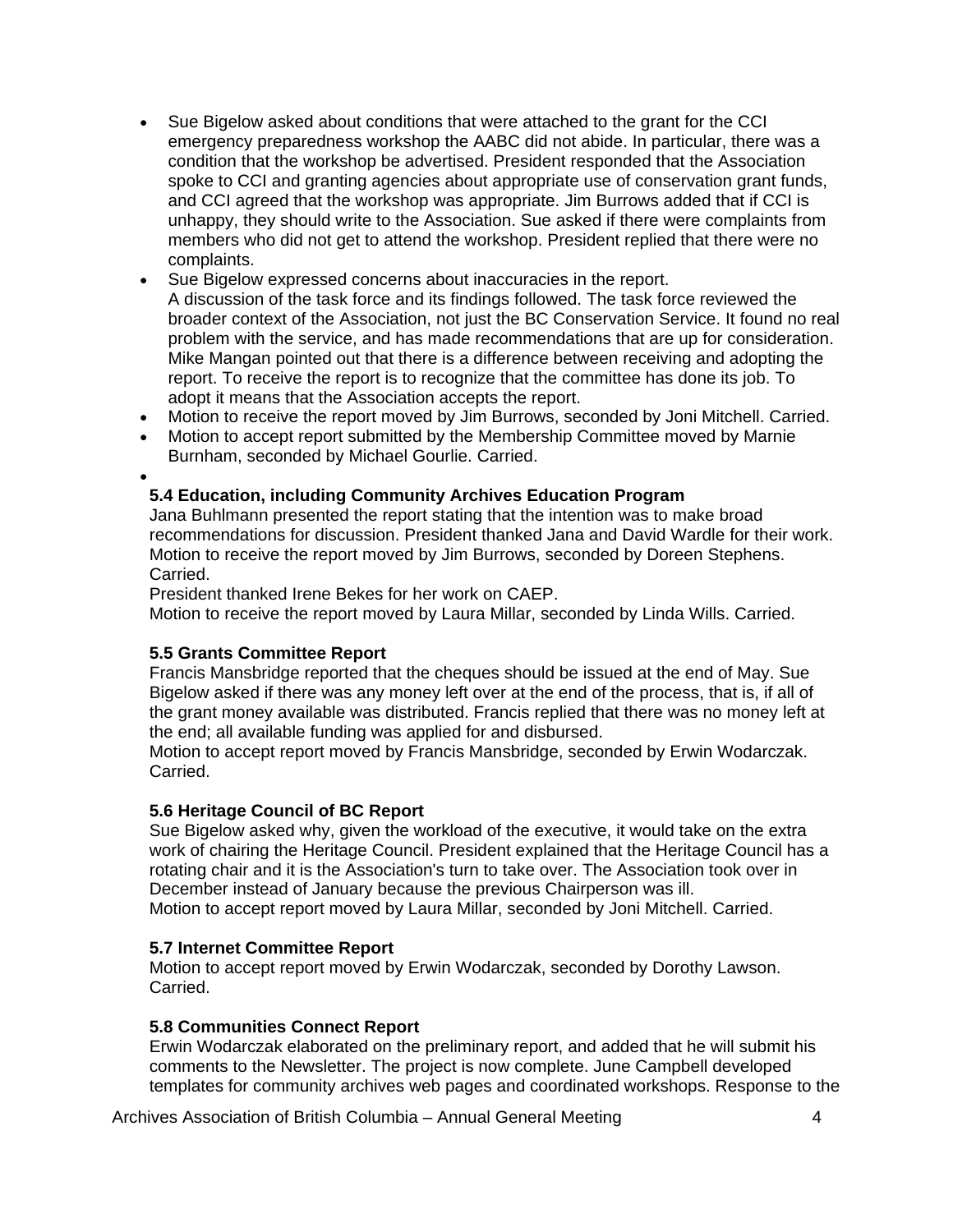workshops was positive and follow-up with the participants will be done. The Chilliwack Museum and Archives provided the model website. \$2,500.00 will be returned to the granting agencies.

Discussion about the workshops and their appropriateness for achieving their goals followed. Members expresses support for the workshops and it was noted that the committee might need to follow up with support.

Motion to accept the report and comments moved by Erwin Wodarczak, seconded by Jennifer Mohan. Carried.

# **5.9 Manual Revision Report**

Kelly Stewart left the room for this report.

George Brandak asked if the recommendation to approach other people to write sections of the manual was binding on the new executive. President responded that it was not. Jim Burrows raised the issue that unlike the first edition, the manual has no financial backing and that it may not be appropriate for the AABC to continue working on it. Discussion about needs, priorities and ways of disseminating the manual followed. Sue Bigelow asked if the grant funding binds the Association to produce something. President answered that the Association is bound to do the work, whatever the results may be.

Ann Watson inquired as to how many requests the Association receives for the manual. President responded that there are currently 50 or 60 orders.

Motion to receive the report moved by Jim Burrows, seconded by Jana Buhlmann. Carried.

#### **5.10 Membership Committee Report**

Doreen Stephens thanked committee members. President noted that Doreen is stepping down, so the Chair of the membership committee is vacant. She also thanked retiring Ann Watson for her work. Bill Purver noted that the addition in the report is incorrect -- the correct number for 1999 is 343 members.

Motion to accept the report moved by Laura Millar, seconded by Dorothy Lawson. Carried.

## **5.11 Needs Assessment Survey**

Laura Millar spoke to the report. The report was completed on March 31. The document has been made available to members, but no analysis of the findings has been done. Jim Burrows expressed concern that there will be no correlation between this report and the 1988 survey. George Brandak echoed the concerns. President noted the concern and that could be an issue for the incoming executive.

Motion to accept report moved by Laura Millar, seconded by Cathy English. Carried.

#### **5.12 Public Awareness, Advocacy, and Legislation**

Motion to accept the report moved by Laura Millar, seconded by Joni Mitchell. Carried.

## **5.13 Regional Representatives**

Teedie Gentile spoke to the report and thanked the regional representatives for their work. Val Billesberger, Fraser Valley Regional Representative stressed the importance of the regional structure and spoke on behalf of the regional representatives.

MOTION that the notes of the Strategic Planning workshop be circulated to the Regional Representatives to initiate regional input into the future direction of the AABC and report back to the Executive. Moved by Val Billesberger and seconded by George Brandak. Carried.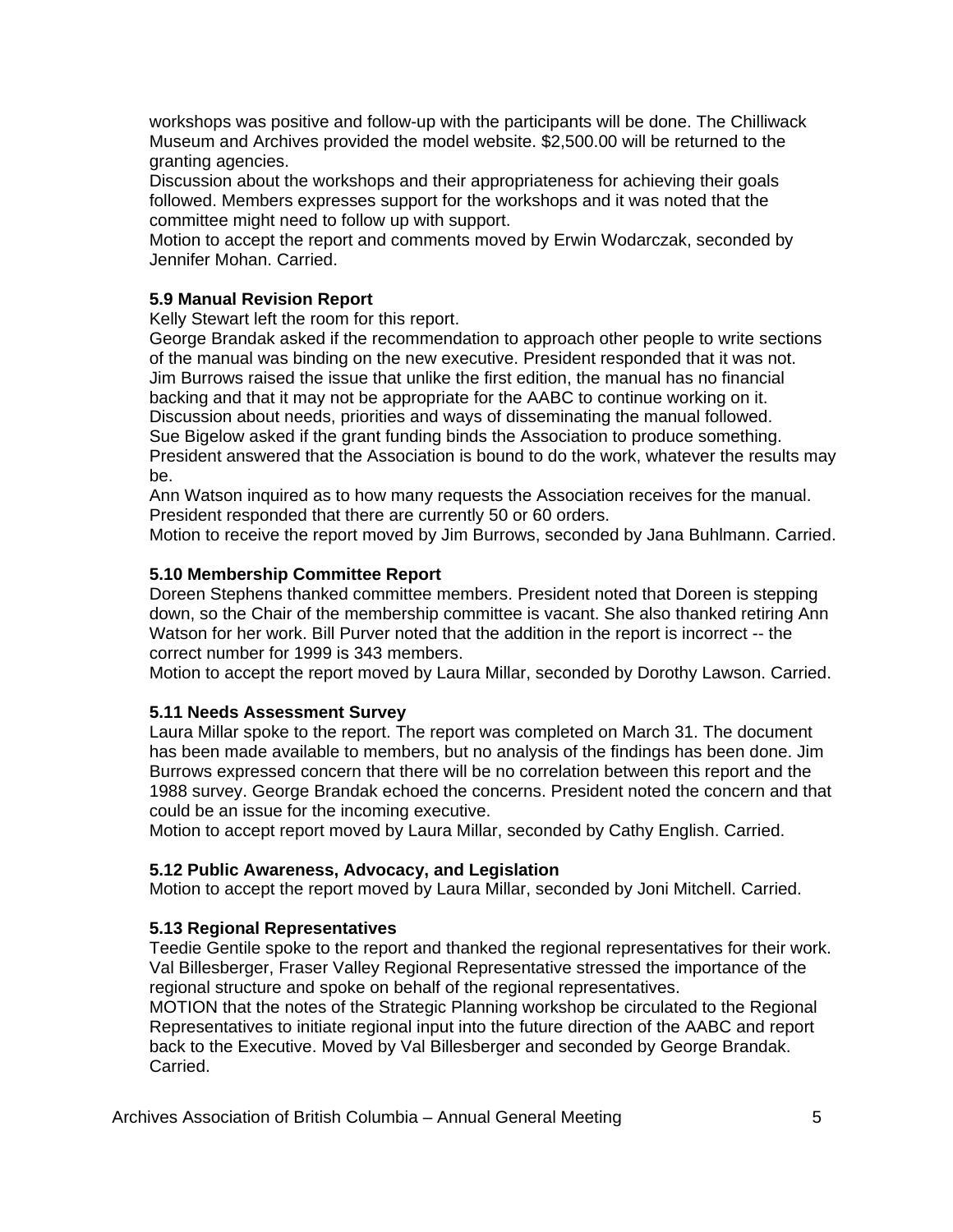MOTION to thank Teedie Gentile for her untiring efforts to keep communication lines open and information flowing to and from the regions for the past two years. Moved by Shawn Lamb and seconded by Val Billesberger. Carried.

## **6. Administrative Structure of AABC**

- President identified three documents in the AGM package. Jim Burrows expressed concerns that there are no costs attached to the documents. Treasurer did not have costs for extended bookkeeping service but pointed out that they are needed since there is no treasurer on the incoming executive. Her estimation is that they would cost approximately \$15,000.00 per year. Discussion about time spent on Treasurer duties followed. Treasurer responded that the average time spent is 20 hours per week, increasing to 40 hours per week during peak times. Of the 20 hours, about 15 is financial and 5 is other executive committee work, although a professional bookkeeper could probably streamline procedures and spend less time. She felt that Treasurer time could be better spent on higher level activities rather than bookkeeping details. The current support services the Association uses could provide the service and it could be financed for the rainy day fund up to a certain amount.
- Jim Burrows expressed reservations about the proposed Program Coordinator position. He did not see the immediacy of it, and particularly had concerns turning it over to the executive without member input. Sue Bigelow asked where the money would come from and expressed concern that the employee would not be free to speak to the executive.
- MOTION that the membership directs the executive to immediately engage the services of a bookkeeper moved by Jane Turner, seconded by George Brandak. Carried.
- MOTION to receive the report and further investigate the costs and report back to the membership with costs and recommendations moved by Jane Turner, seconded by Chris Hives. Carried.

•

## **7. Nominations and Elections**

Joni Mitchell, Chair of the Nominations and Elections Committee presented her report. Geoffrey Castle has declined nomination for the position of Secretary, as presented in the report, but Marnie Burnham has accepted. Jane Turner asked for clarification of the vacancies on the executive committee. Mike Mangan clarified that the by-laws require five positions to be elected. Because the Vice President is stepping down, the Association needs to nominate a Vice President to fill in as president, a Vice President to succeed next year, a Treasurer and an Individual Member at Large. Since the Secretary left, the Association can either appoint or elect someone for the remainder of the term. There were no nominations from the floor. The new executive is as follows:

Chris Hives - Vice President Dorothy Lawson - Individual Member at Large Marnie Burnham - Secretary Francis Mansbridge - Institutional Member at Large Treasurer - vacant Vice President – vacant

Val Billesberger asked if someone would be appointed Treasurer. Joni answered that this is a possibility. Jim Burrows expressed concern that the Association is unable to fill the